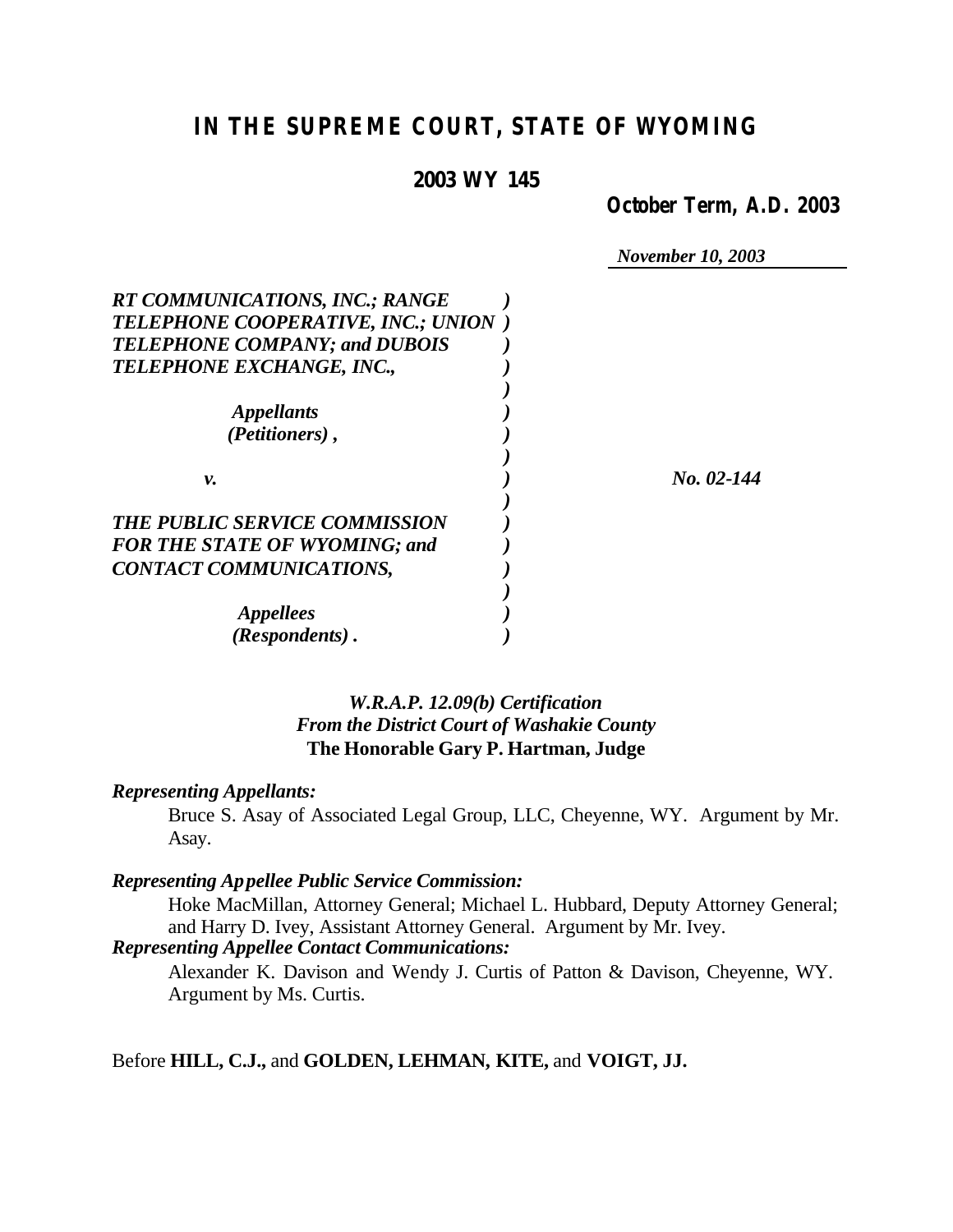### **LEHMAN, Justice.**

[¶1] RT Communications, Inc., Range Telephone Cooperative, Inc., Union Telephone Company, and Dubois Telephone Exchange, Inc. (collectively petitioners) seek reversal of an order entered by appellee Wyoming Public Service Commission (PSC). After administrative hearing, PSC approved appellee Contact Communications' application (Contact) for a concurrent certificate of public convenience and necessity to provide local telecommunications exchange services. Eventually this matter was certified to this court after petitioners filed a petition of review in the district court questioning such order. Upon our review, we affirm.

#### *ISSUES*

[¶2] Petitioners identify the following issues:

[1.] Did the Wyoming Public Service Commission misinterpret the Wyoming statute for certificates of public convenience and necessity?

[2.] Did the Wyoming Public Service Commission err as a matter of law in refusing to follow the provisions of its own regulation?

[3.] Was the commission's finding that the applicant possessed sufficient technical, financial and managerial resources to provide safe, adequate and reliable local exchange service supported by substantial evidence?

[4.] Were the petitioners deprived of due process and a fair hearing by action of the commission in considering an ex parte document?

[5.] [Were t]he petitioners .. . deprived of due process and a fair hearing by the commission's refusal to allow appropriate participation in the rehearing[?]

[6.] Was the decision of the commission contrary to law in that it impermissibly took official notice of non-cognizable facts?

PSC states the issues as: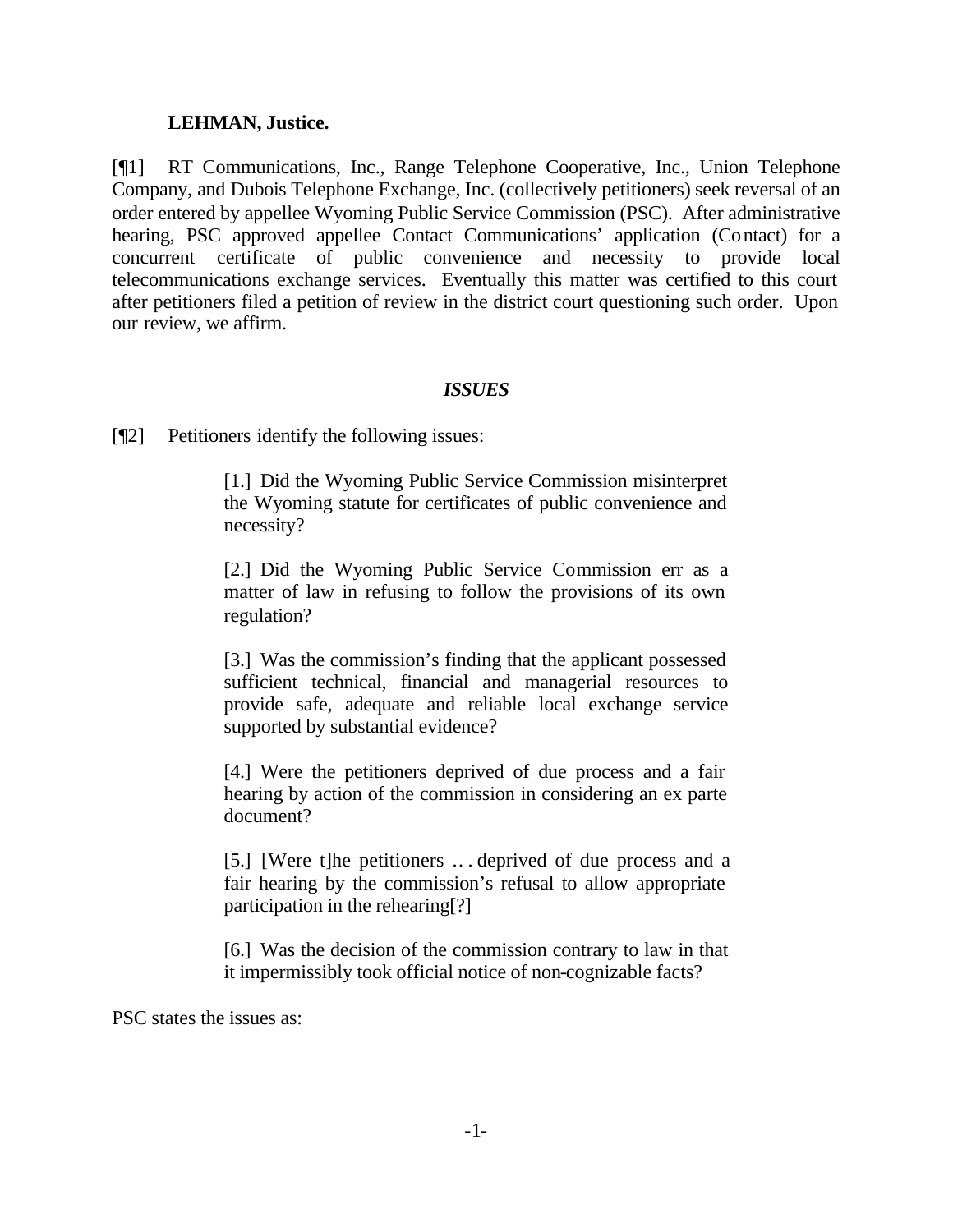I. Did the Wyoming Public Service Commission follow and apply applicable law when it granted the Certificate of Public Convenience and Necessity?

II. Is the Wyoming Public Service Commission's decision supported by substantial evidence?

III. Did the Wyoming Public Service Commission base its decision on an ex parte document?

IV. Were applicants provided due process in proceedings before the Wyoming Public Service Commission?

V. Should the Wyoming Supreme Court consider issues raised for the first time on appeal?

Contact postures the issues before this court in an affirmative phrasing:

1. The decision of the PSC was in accordance with law.

2. The decision of the PSC was supported by substantial evidence.

3. The letter from Contact Communications was correctly not considered by the Commission.

# *FACTS AND BACKGROUND*

[¶3] On April 2, 1997, Contact, then known as WYOCOM, filed an application with PSC for issuance of a certificate of public convenience and necessity to provide local telecommunications exchange services as a reseller of services in service areas with fewer than 30,000 access lines. On May 15, 1997, petitioners, along with TCT West, Inc. and Tri County Telephone Association, Inc., moved to intervene with respect to the application, and PSC granted this motion.

[¶4] On March 24, 2000, Contact amended its application. Thereafter, PSC approved the amended application orally in an open meeting, ruling that Contact had made a *prima facie*  showing that it possessed sufficient technical, financial, and managerial resources to provide safe, adequate, and reliable local exchange services. Shortly after this oral approval, petitioners filed a motion to set aside PSC's action and requested that a fair hearing be held.

[¶5] On June 27, 2000, PSC issued a Notice and Order confirming its oral approval of the application. However, on October 6, 2000, PSC issued a procedural order setting a hearing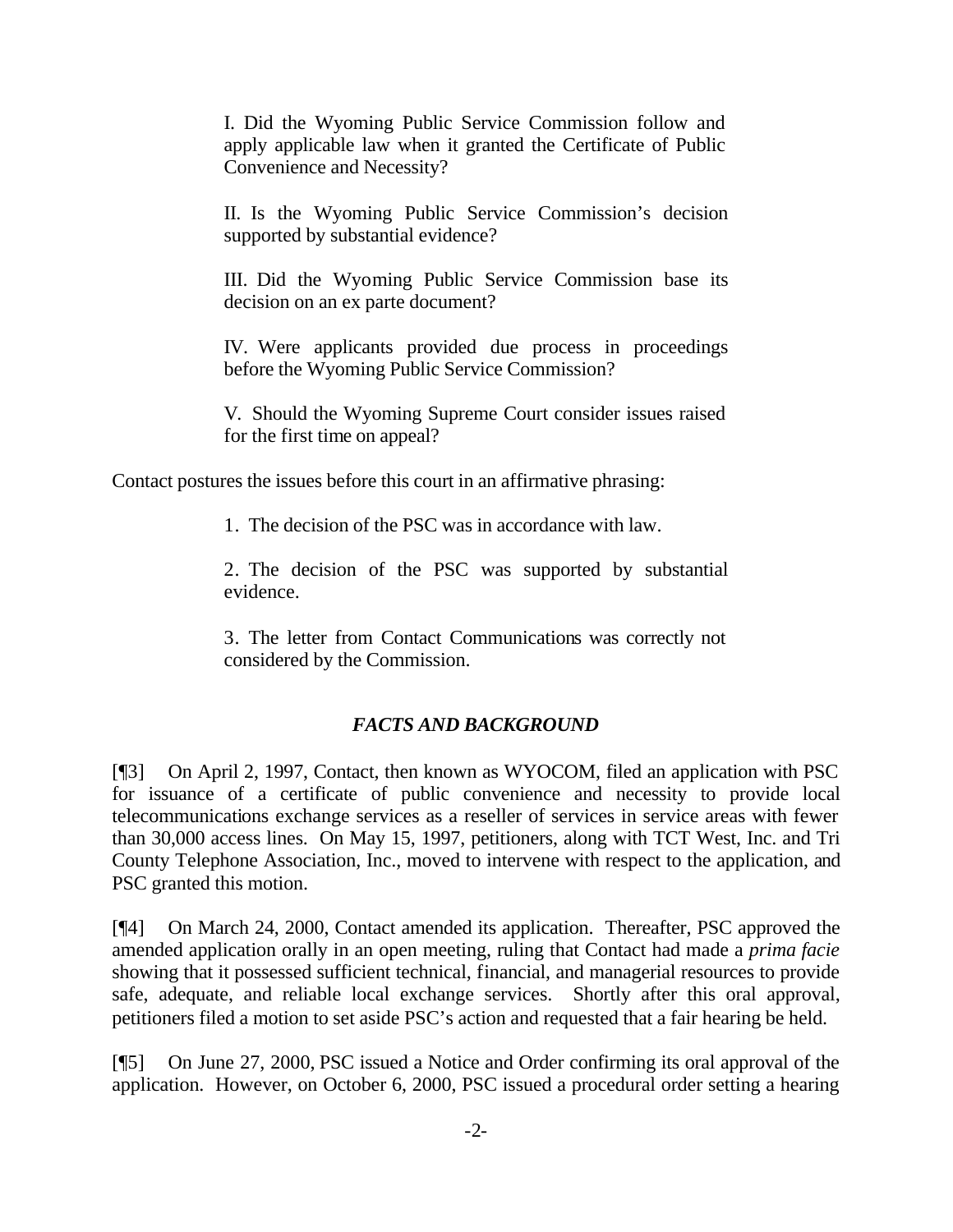concerning the motion to set aside PSC's approval of Contact's application, and PSC conducted a two-day hearing on January 25-26, 2001, regarding such issues. At the conclusion of this hearing, PSC orally advised the parties of its tentative decision.

[¶6] On April 9, 2001, the president of Contact sent a letter to PSC expressing Contact's frustration with the tentative ruling made by PSC, most particularly the restrictions PSC was considering placing on Contact upon granting the application. This letter was carbon copied to petitioners' attorney of record. On April 13, 2001, petitioners filed a Motion to Dismiss Application and Revoke Certificate. PSC issued its formal memorandum opinion, findings, and order approving Contact's application for a concurrent certificate of public convenience and necessity to provide local telecommunications exchange services on May 2, 2001. This memorandum, findings, and order granted Contact's application but included the restrictions earlier verbally expressed to the parties.

[¶7] Contact then filed a petition for rehearing with PSC contesting certain restrictions PSC had placed on Contact and requesting clarification regarding the geographic area. This was followed by petitioners filing their objection to Contact's petition for rehearing. Eventually, PSC entered an order setting rehearing and specifying that the parties were required to file contemporaneous disclosure statements including the witnesses and documentary evidence they intended to offer at the rehearing. Petitioners objected to this disclosure proceeding, arguing that it was unfair that the disclosure be contemporaneous. Rather, petitioners asserted that Contact should be required to file its disclosure first, allowing petitioners to review such disclosure and conduct additional discovery and then file their disclosure. After consideration, PSC denied petitioners' objection. Subsequently, petitioners failed to file any disclosure as ordered by PSC, and PSC refused to allow petitioners to offer witness testimony at rehearing as a result.

[¶8] On July 23, 2001, PSC conducted a hearing on Contact's petition for rehearing. On December 5, 2001, PSC issued its Order on Rehearing affirming its previous grant of Contact's application but removing the previously imposed restrictions. Petitioners later filed their Petition for Review in the district court. On March 18, 2002, the district court certified this matter to this court.

# *STANDARD OF REVIEW*

[¶9] In *Sinclair Oil Corp. v. Public Serv. Comm'n*, 2003 WY 22, ¶¶6-7, 63 P.3d 887, ¶¶6-7 (Wyo. 2003), we reiterated our standard of review with respect to administrative matters:

> Our review of administrative decisions is guided by the standards set forth in Wyo. Stat. Ann. § 16-3-114(c):

> > (c) To the extent necessary to make a decision and when presented, the reviewing court shall decide all relevant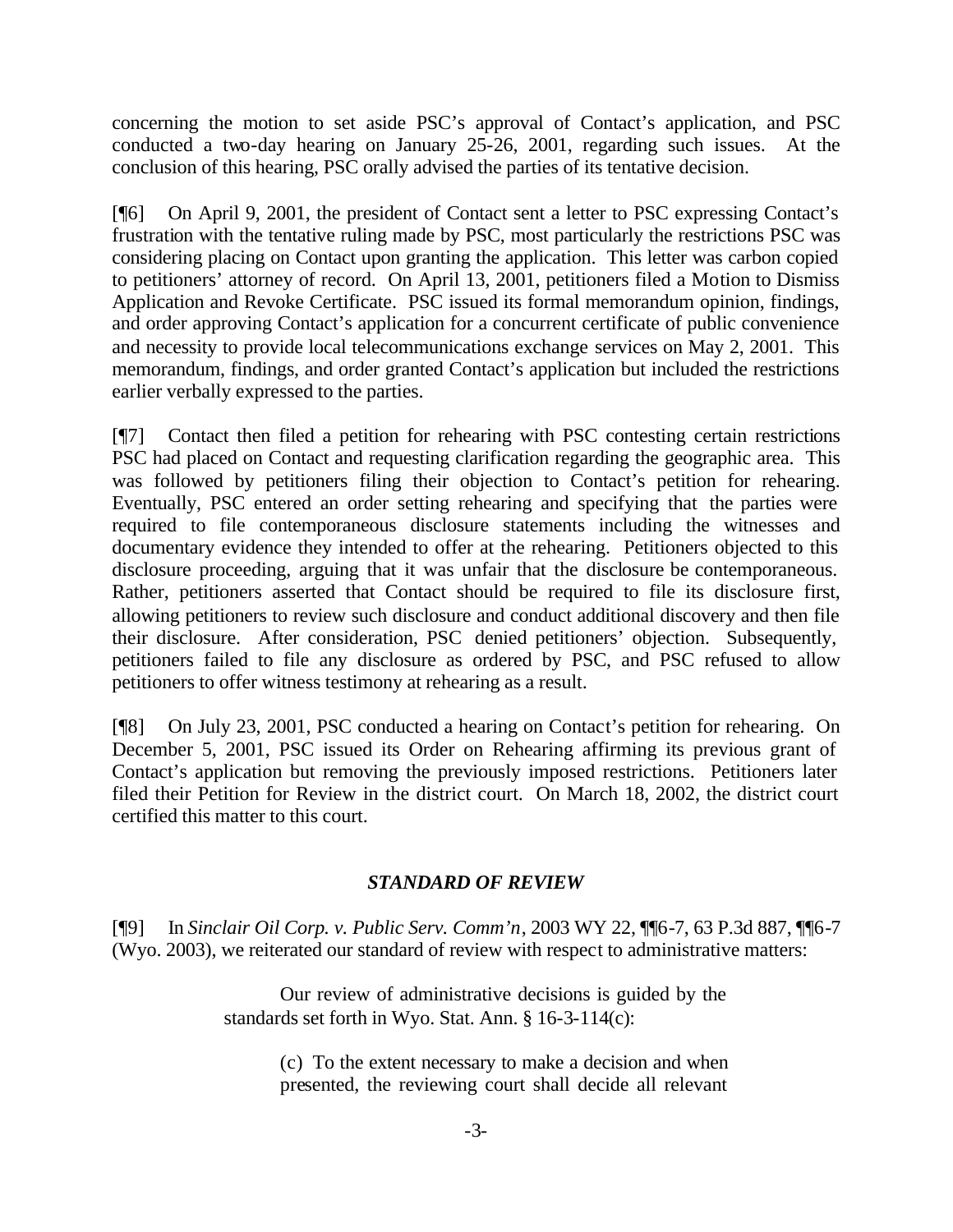questions of law, interpret constitutional and statutory provisions, and determine the meaning or applicability of the terms of an agency action. In making the following determinations, the court shall review the whole record or those parts of it cited by a party and due account shall be taken of the rule of prejudicial error. The reviewing court shall:

(i) Compel agency action unlawfully withheld or unreasonably delayed; and

(ii) Hold unlawful and set aside agency action, findings and conclusions found to be:

(A) Arbitrary, capricious, an abuse of discretion or otherwise not in accordance with law;

(B) Contrary to constitutional right, power, privilege or immunity;

(C) In excess of statutory jurisdiction, authority or limitations or lacking statutory right;

(D) Without observance of procedure required by law; or

(E) Unsupported by substantial evidence in a case reviewed on the record of an agency hearing provided by statute.

*See Newman v. State ex rel. Workers' Safety & Compensation Div.*, 2002 WY 91, ¶9, 49 P.3d 163, ¶9 (Wyo. 2002) and *McTiernan v. Scott*, 2001 WY 87, ¶11, 31 P.3d 749, ¶11 (Wyo. 2001).

We further enunciated in *Powder River Coal Co. v. State Bd. of Equalization*, 2002 WY 5, ¶5, 38 P.3d 423, ¶5 (Wyo. 2002):

> When we review cases certified pursuant to W.R.A.P. 12.09(b), we apply the appellate standards which are applicable to the court of the first instance. *State by and through Wyoming Department of Revenue v.*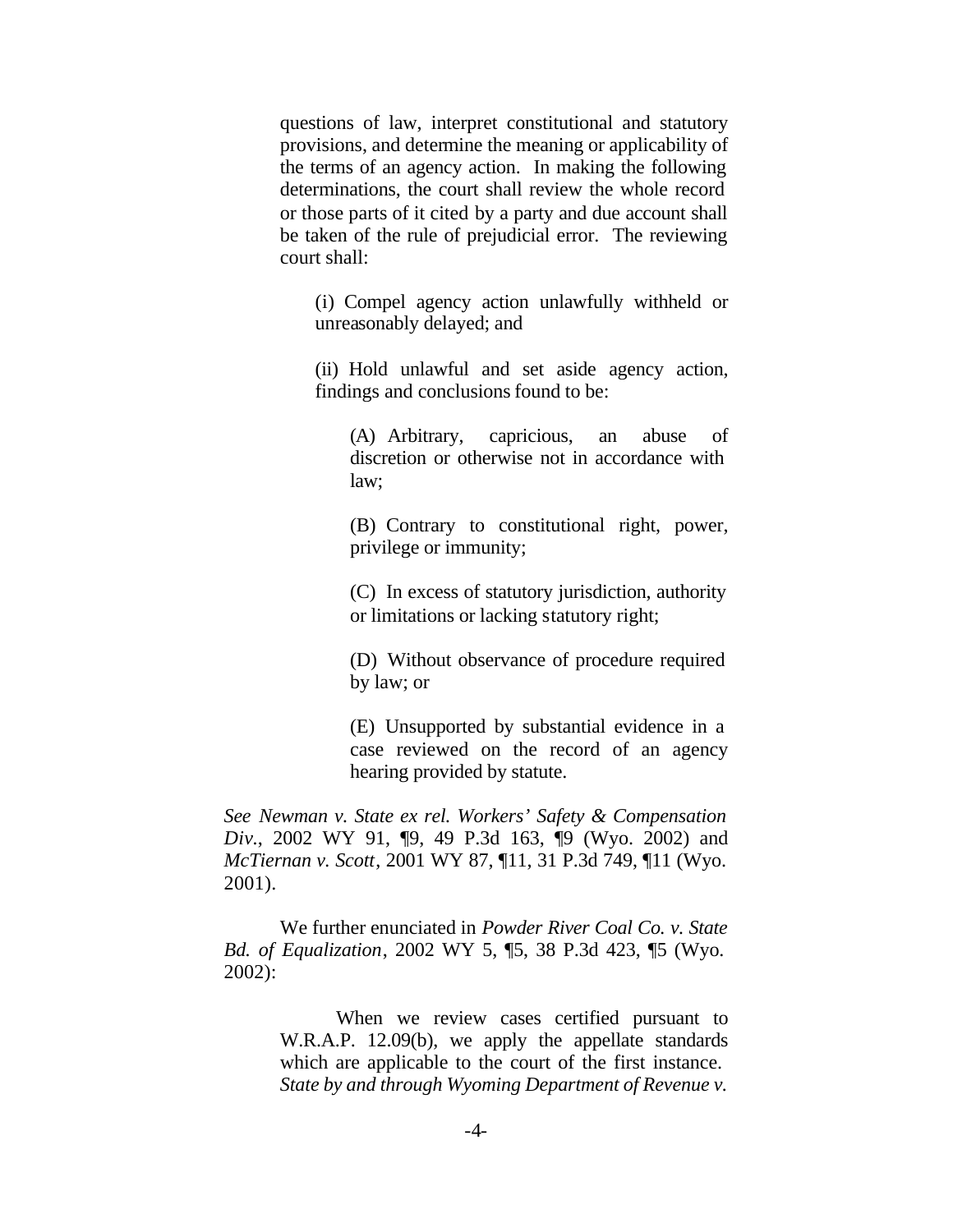*Buggy Bath Unlimited, Inc.*, 2001 WY 27, ¶5, 18 P.3d 1182, ¶5 (Wyo. 2001); *see also Union Telephone Company, Inc. v. Wyoming Public Service Commission*, 907 P.2d 340, 341-42 (Wyo. 1995). Judicial review of administrative decisions is governed by Wyo. Stat. Ann. § 16-3-114(c) (LexisNexis 2001). *Buggy Bath Unlimited, Inc.*, ¶5; W.R.A.P. 12.09(a); *Everheart v. S & L Industrial*, 957 P.2d 847, 851 (Wyo. 1998).

In addition, in *Powder River Coal Co.*, at ¶6 (citing *Chevron U.S.A., Inc. v. State*, 918 P.2d 980, 983 (Wyo. 1996) and *State by and through Dep't of Rev. v. Buggy Bath Unlimited, Inc.*, 2001 WY 27, ¶6, 18 P.3d 1182, ¶6 (Wyo. 2001)), we noted when this court reviews questions of law posed in an administrative context, this court must conduct a de novo review. We affirm an agency's conclusions of law when they are in accordance with the law. However, when the agency has failed to properly invoke and apply the correct rule of law, we correct the agency's error. *Id*. *See also State ex rel. Workers' Safety & Compensation Div. v. Garl,* 2001 WY 59, ¶¶8-9, 26 P.3d 1029, ¶¶8-9 (Wyo. 2001).

[¶10] We went on in *Sinclair Oil Corp.*, at ¶8:

When issues are presented to us concerning whether there exists substantial evidence in the record to support the administrative decision, we have described substantial evidence as: "relevant evidence which a reasonable mind might accept in support of the conclusions of the agency." *McTiernan v. Scott*, at ¶11.

> The substantial evidence standard also requires that there be more than a scintilla of evidence. It is not required that the proof attain such a degree of certainty as to support only one conclusion to the exclusion of all others. Once the measure of evidence has surpassed the scintilla threshold, the possibility of drawing two inconsistent conclusions from the entire record does not mean that the conclusion drawn by the administrative agency is not supported by substantial evidence. Even where this court, after reviewing the record, arrives at a different conclusion, the court cannot substitute its judgment for that of the agency's as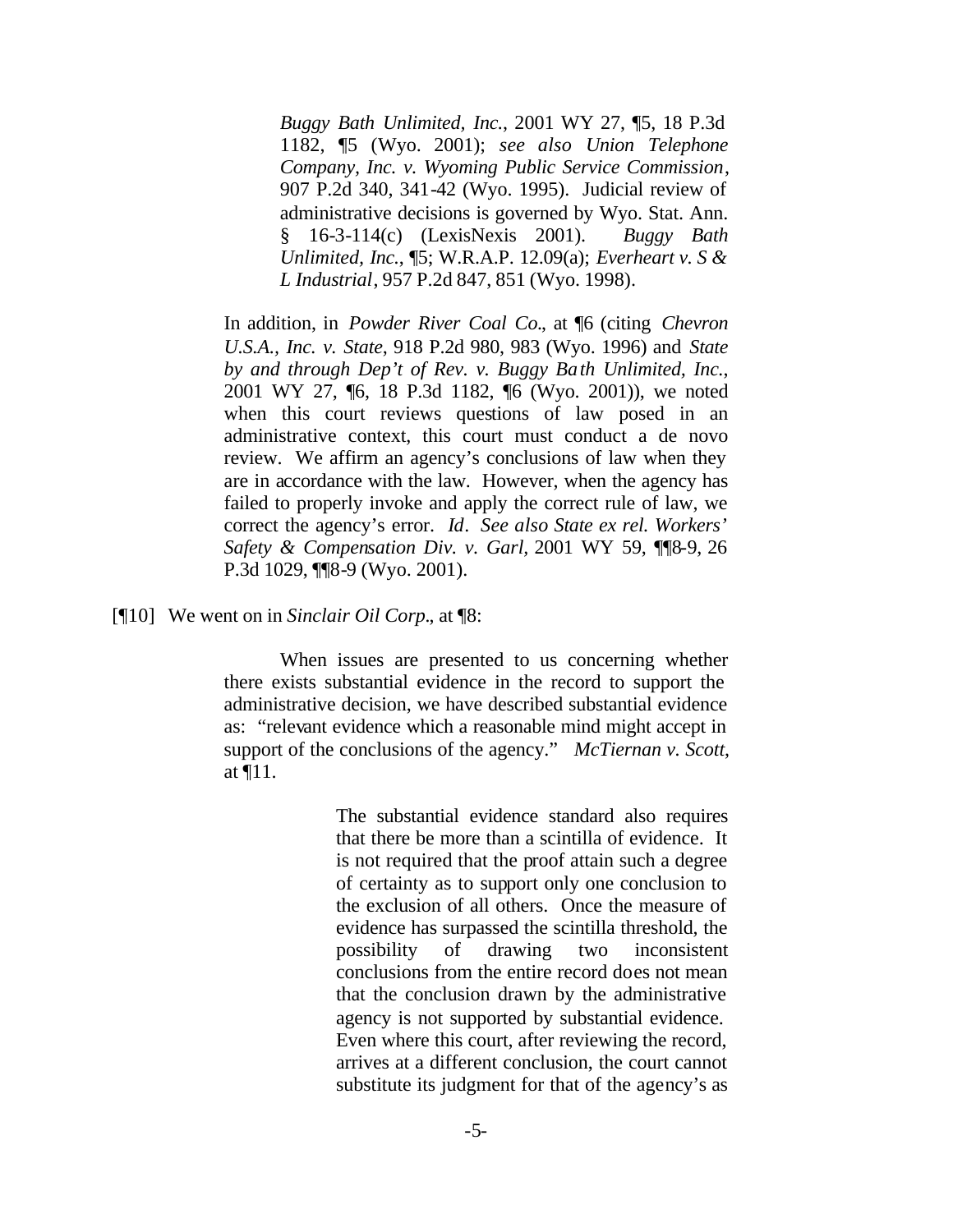long as the agency's conclusion is supported by substantial evidence.

*Joe Johnson Company v. Wyoming State Board of Control*, 857 P.2d 312, 314-15 (Wyo. 1993) (quoting *Department of Employment, Labor Standards Division v. Roberts Construction Company*, 841 P.2d 854, 857 (Wyo. 1992)). "For evidence to be sufficient to allow a 'reasonable mind' to accept an agency's conclusion, there must appear in the record evidence which allows either a definitive conclusion or a reasonable extrapolation based on the surrounding circumstances." *GID v. Wyoming State Board of Control*, 926 P.2d 943, 951 (Wyo. 1996).

*Id.* Therefore, when this court is charged with reviewing an agency's decision for substantial evidence pursuant to Wyo. Stat. Ann. § 16-3-114(c)(ii)(E),

> [t]hat duty requires a review of the entire record to determine if there is relevant evidence that a reasonable mind might accept in support of the agency's decision. *Joe Johnson Company*, 857 P.2d at 314-15. Occasionally, the process of review will necessarily require the reviewing court to engage in an assessment of the facts adduced during the administrative hearing. That assessment does not usually involve a reweighing or reconsideration of the basic facts found by the agency. However, as a by-product of that process, the reviewing court may arrive at an ultimate conclusion derived from those basic facts that is different from the agency's. A court will reach a different conclusion based on the evidence only in those situations where the agency's conclusion is clearly contrary to the weight of the evidence.

*McTiernan*, at ¶16 (footnote omitted). We have further stated in *Newman*, at ¶12 (quoting *State ex rel. Workers' Safety & Compensation Div. v. Jensen*, 2001 WY 51, ¶10, 24 P.3d 1133, ¶10 (Wyo. 2001)) that the substantial evidence test to be applied is as follows:

> In reviewing findings of fact, we examine the entire record to determine whether there is substantial evidence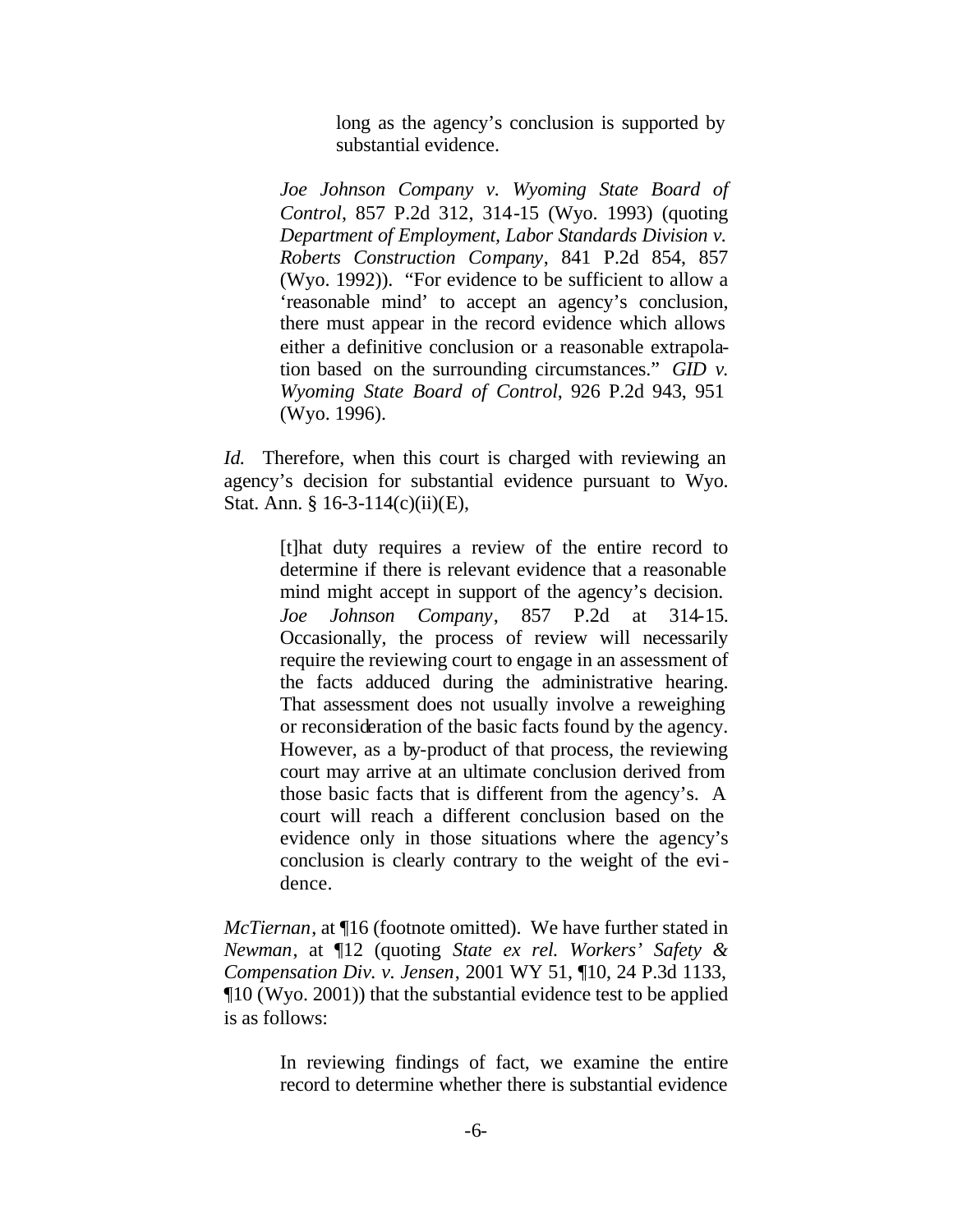to support an agency's findings. If the agency's decision is supported by substantial evidence, we cannot properly substitute our judgment for that of the agency and must uphold the findings on appeal. Substantial evidence is relevant evidence which a reasonable mind might accept in support of the agency's conclusions. It is more than a scintilla of evidence.

[¶11] Finally, we recognized in *Sinclair Oil Corp.*, at ¶9:

Speaking specifically of PSC, we have said that PSC is required to give paramount consideration to the public interest in exercising its statutory powers to regulate and supervise public utilities. The desires of the utility are secondary. *Tri County Telephone Ass'n, Inc. v. Public Serv. Comm'n,* 11 P.3d 938, 941 (Wyo. 2000) (citing *Mountain Fuel Supply Co. v. Public Serv. Comm'n*, 662 P.2d 878, 883 (Wyo. 1983)). Additionally, in recognition of the limited nature of our review, we have explained that the judicial function is exhausted when we can find from the evidence a rational view for the conclusions of the PSC. *Tri County Telephone Ass'n,* at 941 (citing *Telstar Communications, Inc. v. Rule Radiophone Servs., Inc.*, 621 P.2d 241, 246 (Wyo. 1980)).

#### *DISCUSSION*

#### *Applicable Law*

[¶12] In its decision, PSC stated:

36. The Wyoming Supreme Court has determined that public interest considerations are applicable to the regulation of telecommunications companies in the state of Wyoming. (*Tri-County Telephone Association, Inc.,* and *TCT West, Inc., v. The Wyoming Public Service Commission*, 11 P.3d 938 (Wyo. 2000). To this end, the Commission has determined that the public interest, at a minimum, requires that Contact demonstrate that it possesses sufficient technical, financial and managerial resources to provide safe, adequate and reliable local exchange services. This requirement is expressly applicable to telecommunications companies seeking a Concurrent Certificate of Public Convenience and Necessity to provide local exchange services in the service territories of local exchange companies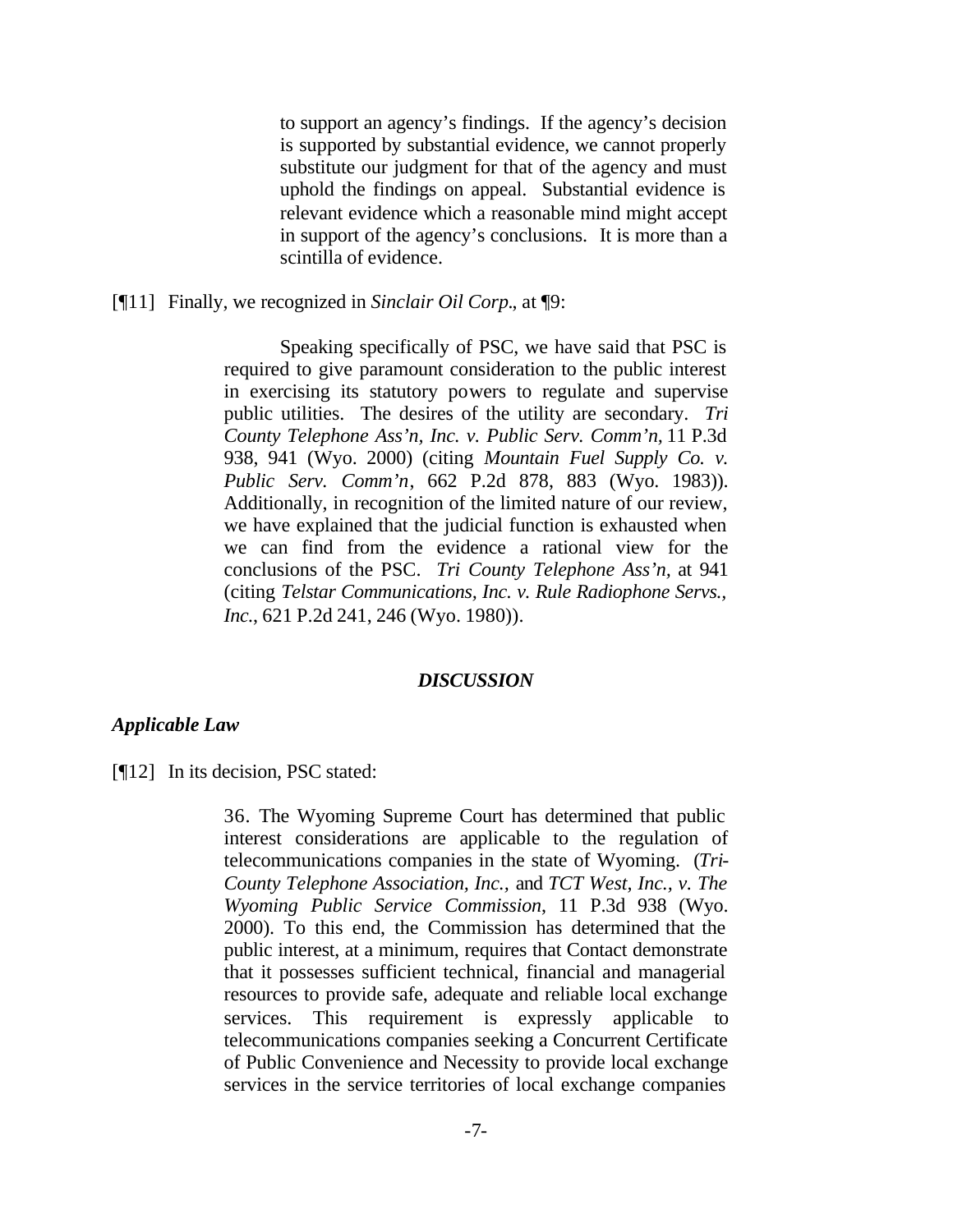with more than 30,000 access lines in the state of Wyoming pursuant to the provisions of W.S. § 37-15-201(b).

40. During the course of these proceedings, the [petitioners] alleged the applicability of W.S.  $\S$  37-2-205(a) relating to Certificates of Public Convenience and Necessity. While the provisions of W.S. § 37-2-205(a) are applicable to telecommunications companies pursuant to the provisions of W.S. § 37-15-408, the Commission rejects the [petitioners'] assertions that they are controlling in this case. The Commission finds that the provisions of W.S. § 37-2-205 relate specifically to Certificates of Public Convenience and Necessity to construct plant. The construction of plant is not at issue in this case. The Commission has never enforced the requirements of this statute upon telecommunications companies seeking Concurrent Certificates of Public Convenience and Necessity to provide local exchange telecommunications services in the state of Wyoming. The Commission finds that it would be inappropriate to do so in this case.

41. The [petitioners] have also alleged the applicability of Section 204 of the Commission's Procedural Rules and Special Regulations relating to applications for Certificates of Public Convenience and Necessity. While alleging the applicability of this rule, Mr. Clark acknowledged that it is "outdated and discuss[es] the construction of facilities." The Commission finds that this rule was originally promulgated in response to W.S. § 37-2-205. For the reasons stated in paragraph 40, above, the Commission rejects the applicability of Section 204 of its Procedural Rules and Special Regulations, to this case.

(Citations omitted.)

. . .

[¶13] Petitioners assert that Wyo. Stat. Ann. §§ 37-2-205(a) and 37-15-201(c) (Lexis Nexis 2003) control the issuance of a certificate of public convenience and necessity in this instance and that PSC erred as a matter of law by not fully applying these statutes in making its determination and in applying Wyo. Stat. Ann. § 37-15-201(b). In particular, petitioners argue that both §§ 37-2-205(a) and 37-15-201(c) require a public utility to demonstrate that there is a need for its services before a certificate of public convenience and necessity may be granted and that no such showing was made in this case.

[¶14] Beginning with § 37-15-201(b) and (c), we note that it provides: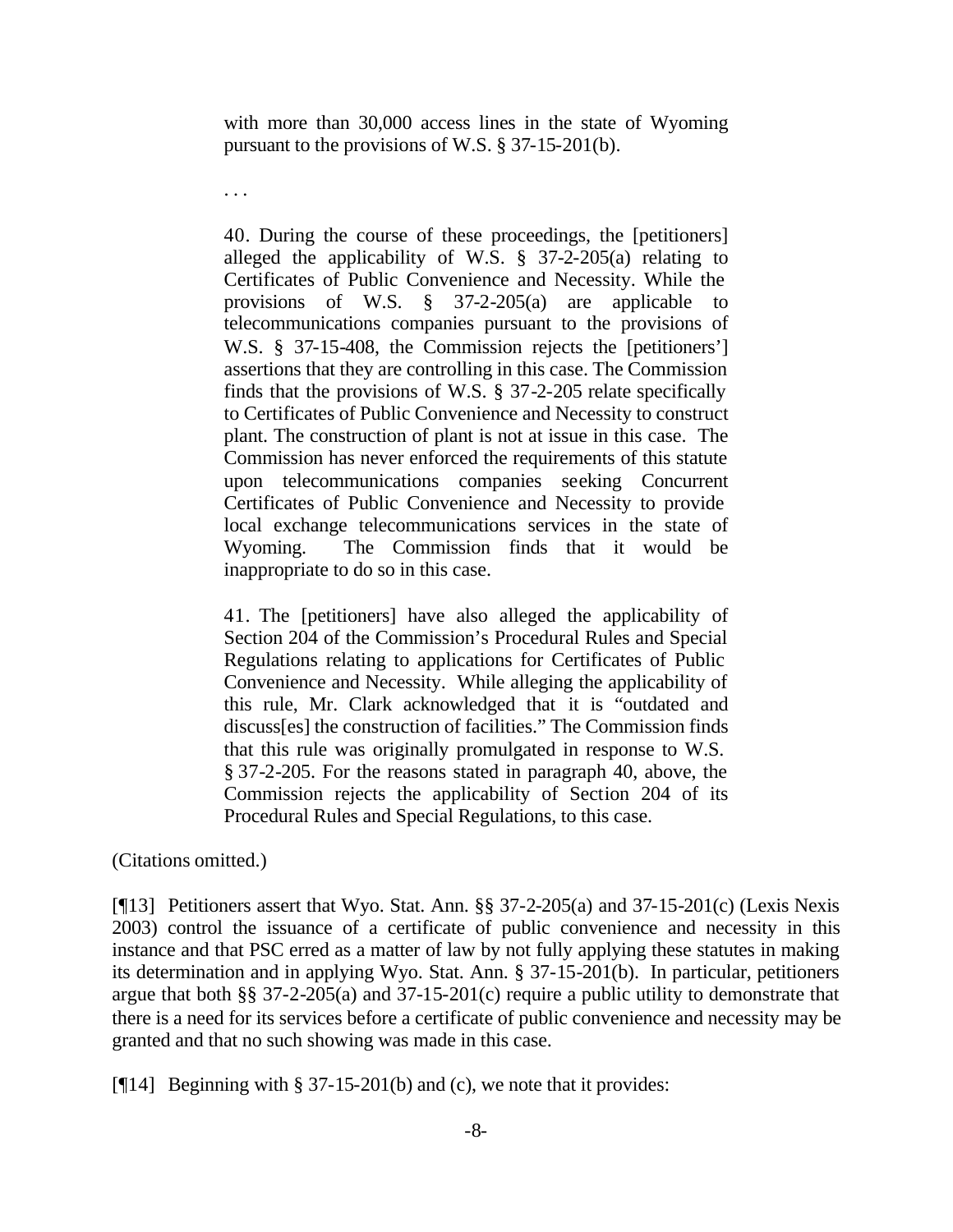(b) The commission shall grant a concurrent certificate or certificates of public convenience and necessity to provide local exchange service in the service territory of a local exchange company with more than thirty thousand (30,000) access lines in the state if it finds, after notice and opportunity for hearing, that the applicant possesses sufficient technical, financial and managerial resources to provide safe, adequate and reliable local exchange services within the identified geographic area.

(c) Prior to January 1, 2005, in the service territory of a local exchange telecommunications company with thirty thousand (30,000) or fewer access lines in the state, the commission shall, after notice and opportunity for a hearing, issue a concurrent certificate or certificates of public convenience and necessity to provide local exchange service, only if the application clearly shows the applicant is willing and able to provide safe, adequate and reliable local exchange service to all persons within the entire existing local exchange area for which the certification is sought and the incumbent local exchange service provider:

(i) Consents to a concurrent certificate; or

(ii) Is unable or unwilling to provide the local exchange service for which the concurrent certificate is sought; or

(iii) Fails to protest the application for the certificate after notice and opportunity for a hearing; or

(iv) Has applied for and received a concurrent certificate to provide competitive local exchange telecommunications services in any area of this state; or

(v) On or after the effective date of this chapter, begins to provide one-way transmission of radio or video signals through terrestrial, nonsatellite local distribution facilities in an area with existing service.

Thus, its becomes apparent that the Wyoming legislature intended to draw a distinct line between the areas with more than thirty thousand access lines and those with thirty thousand access lines or less. Moreover, it would initially appear that Wyo. Stat. Ann. § 37-15-201(c) must be applied in this case because Contact applied in areas with thirty thousand access lines or less.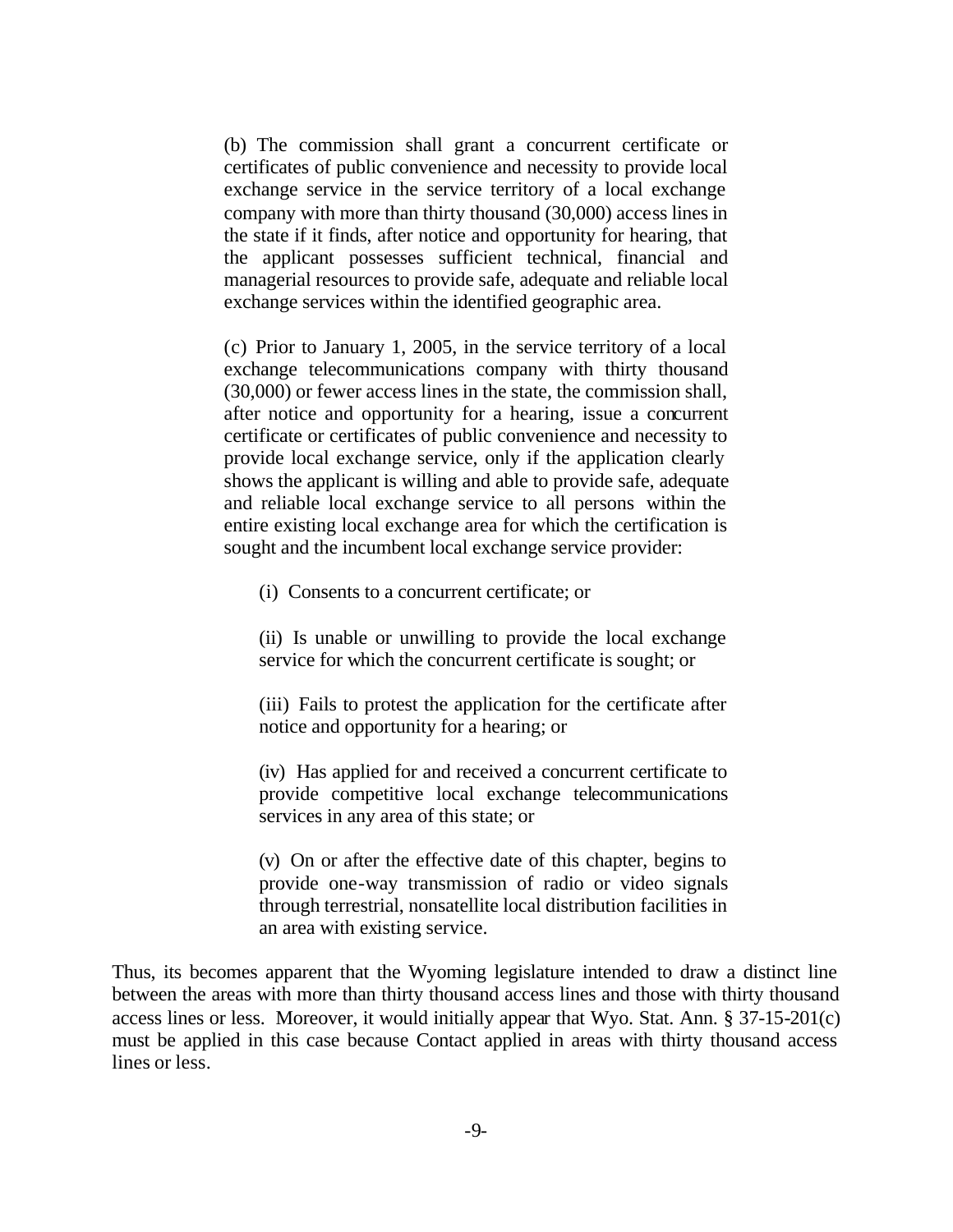[¶15] However, the Tenth Circuit Court of Appeals for the United States in its holding in *RT Communications, Inc. v. Fed. Communications Comm'n, 201 F.3d 1264 (10<sup>th</sup> Cir. 2000),* specifically affirmed the preemption by the Federal Communication Commission (FCC) of Wyo. Stat. Ann. § 37-15-201(c) and (d) pursuant to the provisions of § 253(b) of the Federal Telecommunications Act of 1996 (FTA). In its opinion, the court held that the FCC's preemption was based on a reasonable interpretation of the statute and was not otherwise unconstitutional. That court further agreed with the interpretation rendered by the FCC that the requirements contained within Wyo. Stat. Ann.  $\frac{8}{9}$  37-15-201(c) and (d) were not competitively neutral within the meaning of § 253(b) of the FTA. The court reached this conclusion because these statutes awarded certain local exchange carriers the ultimate competitive advantage—preservation of monopoly status—and simultaneously saddled potential new entrants with the ultimate competitive disadvantage—an insurmountable barrier to entry. The court also recognized § 253(b) of the FTA forbids any statute which prohibits or has the effect of prohibiting entry. *RT Communications*, at 1268. Therefore, given such preemption, Wyo. Stat. Ann.  $\S 37-15-201(c)$  simply may not be applied in this case.

[¶16] We are then faced with determining whether PSC properly applied § 37-15-201(b) and appropriately concluded that § 37-2-205(a) was not applicable under the particular circumstances of this case. Upon review of the historical regulatory background regarding telecommunications companies in Wyoming, we see that in 1995 the Wyoming legislature adopted the Wyoming Telecommunications Act (WTA) which made extensive changes to the existing laws in the area, including the laws governing the issuance of certificates. In doing so, the legislature expressed its intent:

> It is the intent of this act to ensure essential telecommunications services are universally available to the citizens of this state while encouraging the development of new infrastructure, facilities, products and services. The provision of telecommunications services has been developed and regulated under a monopolistic environment. This act recognizes the increasingly competitive nature of the telecommunications industry and the benefits of competition. It is the intent of this act to provide a transition from rate of return regulation of a monopolistic telecommunications industry to competitive markets and to maintain affordable essential telecommunications services through the transition period, and the provisions of this act shall be construed to achieve those goals.

Wyo. Stat. Ann. § 37-15-102 (LexisNexis 2003). In addition upon enactment of the WTA, the legislature expressly eliminated telecommunications companies from the definition of "public utility" as previously defined in Wyo. Stat. Ann. § 37-1-101 and utilized when applying §37-2-205. At that same time, the legislature enumerated which existing statutes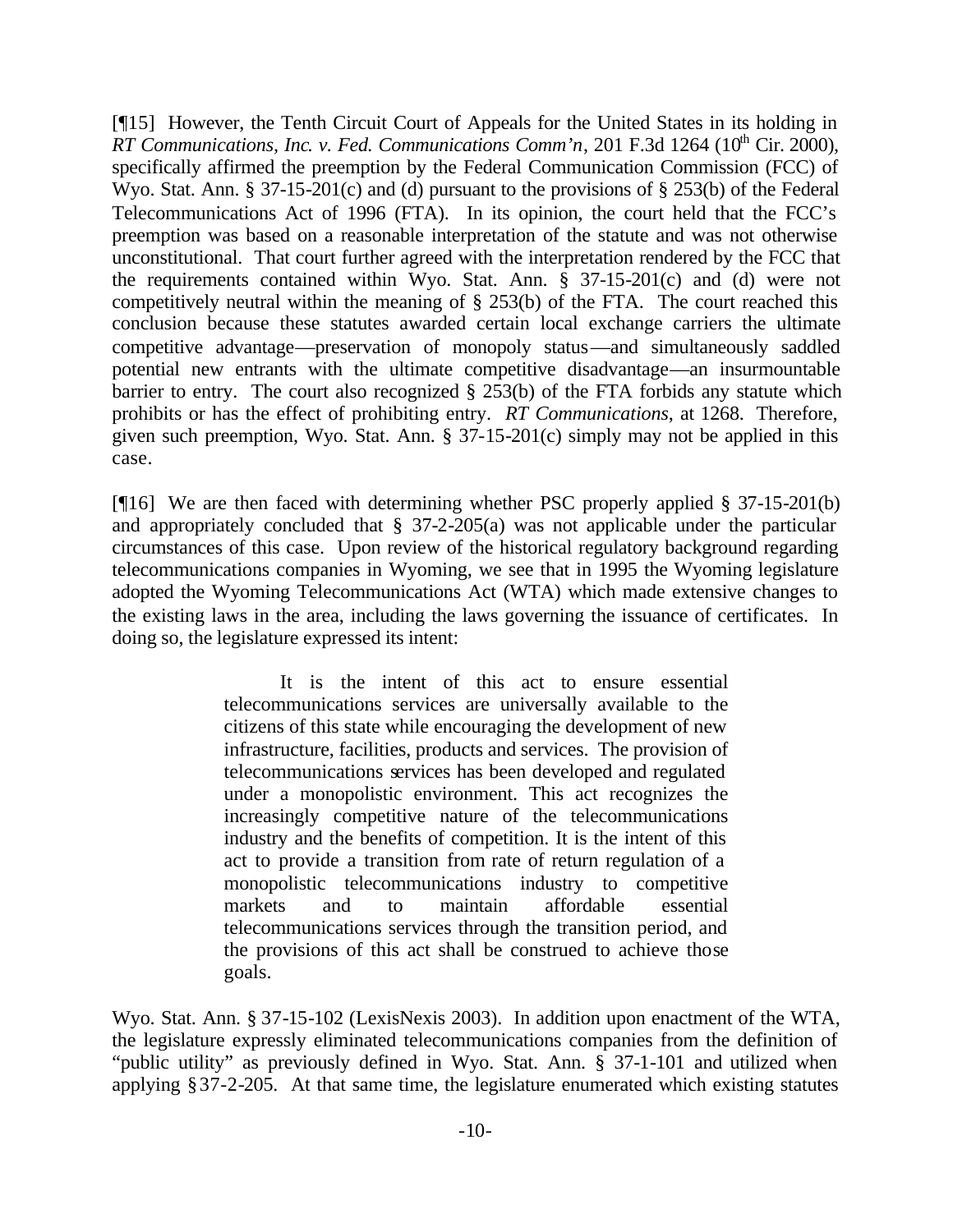were to continue to be applicable to telecommunications companies. Wyo. Stat. § 37-15- 408. That statute provides in part (emphasis added):

> W.S. 37-1-104 through 37-1-106, 37-2-102, 37-2-104, . . . **37-2- 205(a)**, . . . inclusive, unless in conflict with other provisions of this chapter, are applicable to telecommunications companies and telecommunication companies shall be considered public utilities for the purposes of those provisions.

Hence, the legislature presumably meant for  $\S$  37-2-205(a) to apply with respect to telecommunications companies.

[¶17] Likewise, because of express reference, the legislature unquestionably intended that § 37-15-201 also be applicable to the granting of certificates to telecommunications companies. Section 37-15-201(a) states (emphasis added):

> Except for those *telecommunications companies* that as of January 1, 1995, have a valid certificate of public convenience and necessity previously issued by the commission to provide local exchange services in the state, *all telecommunications companies* seeking to offer and provide local exchange service shall obtain a certificate of public convenience and necessity from the commission prior to providing that service in this state.

Wyo. Stat. Ann. § 37-2-205(a) provides (emphasis added):

(a) No public utility shall begin *construction* of a line, plant or system, or *of any extension of* a line, plant or system without having first obtained from the commission a certificate that the present or future public convenience and necessity require or will require *such construction*. This act shall not be construed to require any public utility operating outside of a city or town to secure a certificate for an extension into an area within which it has lawfully commenced operation, or for an extension into territory contiguous to its line, plant or system for which no certificate is in force and is not served by a public utility of like character or for any extension within or to territory already served by it, necessary in the ordinary course of its business. If any public utility, in constructing or extending its line, plant or system interferes or is about to interfere with the operation of the line, plant or system of any other public utility already authorized or constructed, the commission on complaint of the public utility claiming to be injuriously affected, may after hearing make such order and prescribe the terms and conditions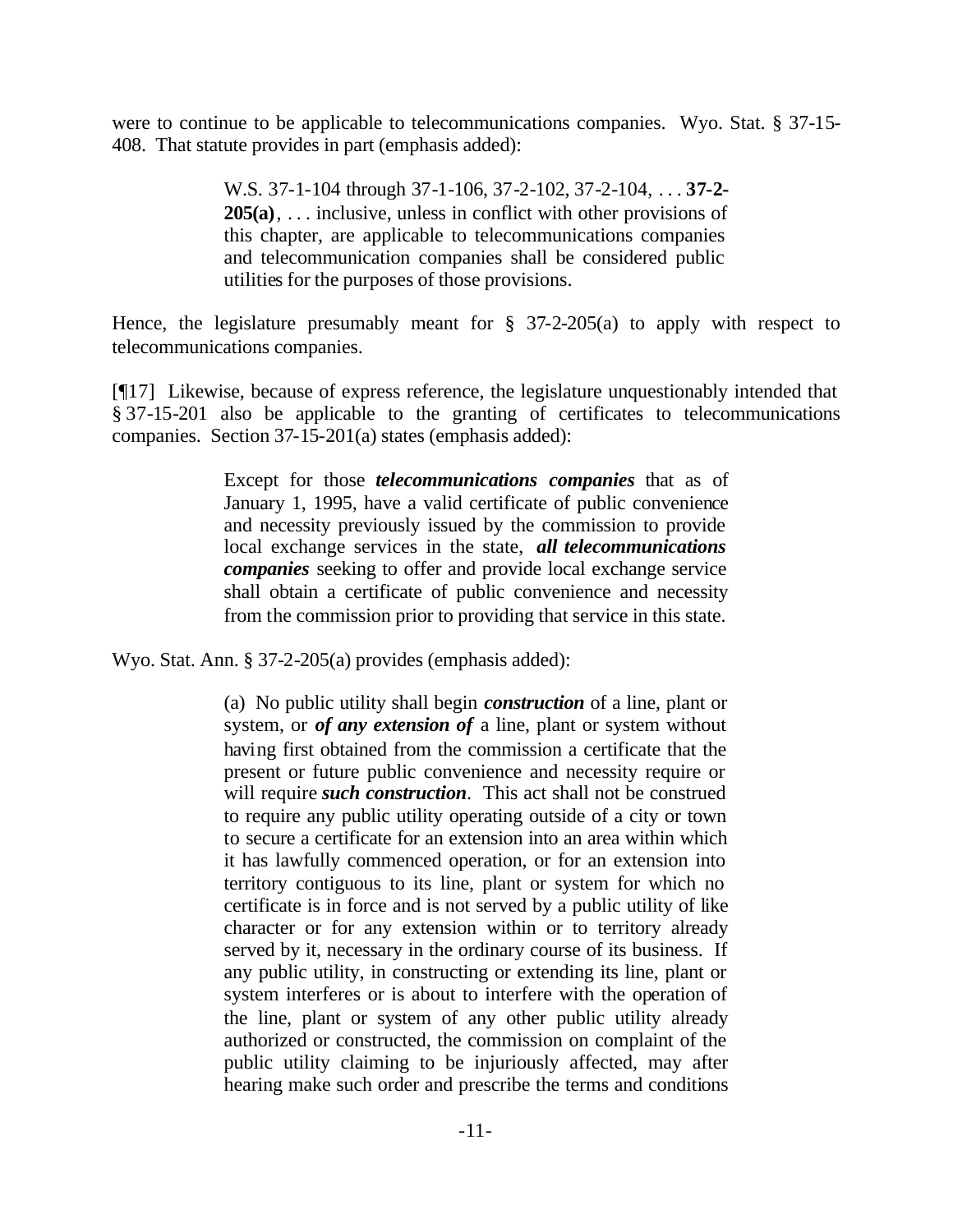for the location of the lines, plants or systems affected, as to it are just and reasonable. The power companies may, without the certificate, increase capacity of existing plants.

[¶18] In *Wyodak Resources Dev. Corp. v. Dep't of Rev.*, 2002 WY 181, ¶¶18-19, 60 P.3d 129, ¶¶18-19 (Wyo. 2002), we recognized:

> In the conduct of statutory interpretation, we begin by inquiring into the ordinary and obvious meaning of the words employed by the legislature according to the manner in which those words are arranged. If more than one reasonable interpretation exists, we resort to general principles of statutory construction. When the legislature has spoken in unambiguous terms, however, we are bound to the results so expressed. *State by and through Wyoming Department of Revenue v. Buggy Bath Unlimited, Inc.*, 2001 WY 27, ¶7, 18 P.3d 1182, ¶7 (Wyo. 2001).

> > We have also observed:

It is the court's obligation to make sense out of a statute and give full force and effect to the legislative product; in construing statutes, intention of the lawmaking body must be ascertained from the language of the statute as nearly as possible. A statute must not be given a meaning which would nullify its operation if it is susceptible of another interpretation.

*Hasser v. Flint Engineering*, 647 P.2d 66, 69-70 (Wyo. 1982). Likewise, we will not construe a statute in a way that renders a portion of it meaningless. *Fosler v. Collins*, 13 P.3d 686, 692 (Wyo. 2000); *US WEST Communications, Inc. v. Wyoming Public Service Commission*, 989 P.2d 616, 619-20 (Wyo. 1999).

[ $[19]$ ] Review of the plain language utilized within § 37-2-205(a) evidences that the legislature intended that it apply to situations wherein a utility contemplated construction or the extension of a line, plant, or system. In this instance, Contact contemplated no such construction or extension. Contact merely requested that it be allowed to provide additional concurrent services with the current local exchange carriers on those lines which already existed in the area. Conversely, reviewing the wording used within § 37-15-201 and applying the ordinary meaning of such wording indicates that the legislature intended that statute to apply to the situation at hand. Contact's application determined which statute governed. Contact only requested to be allowed to provide telecommunications services by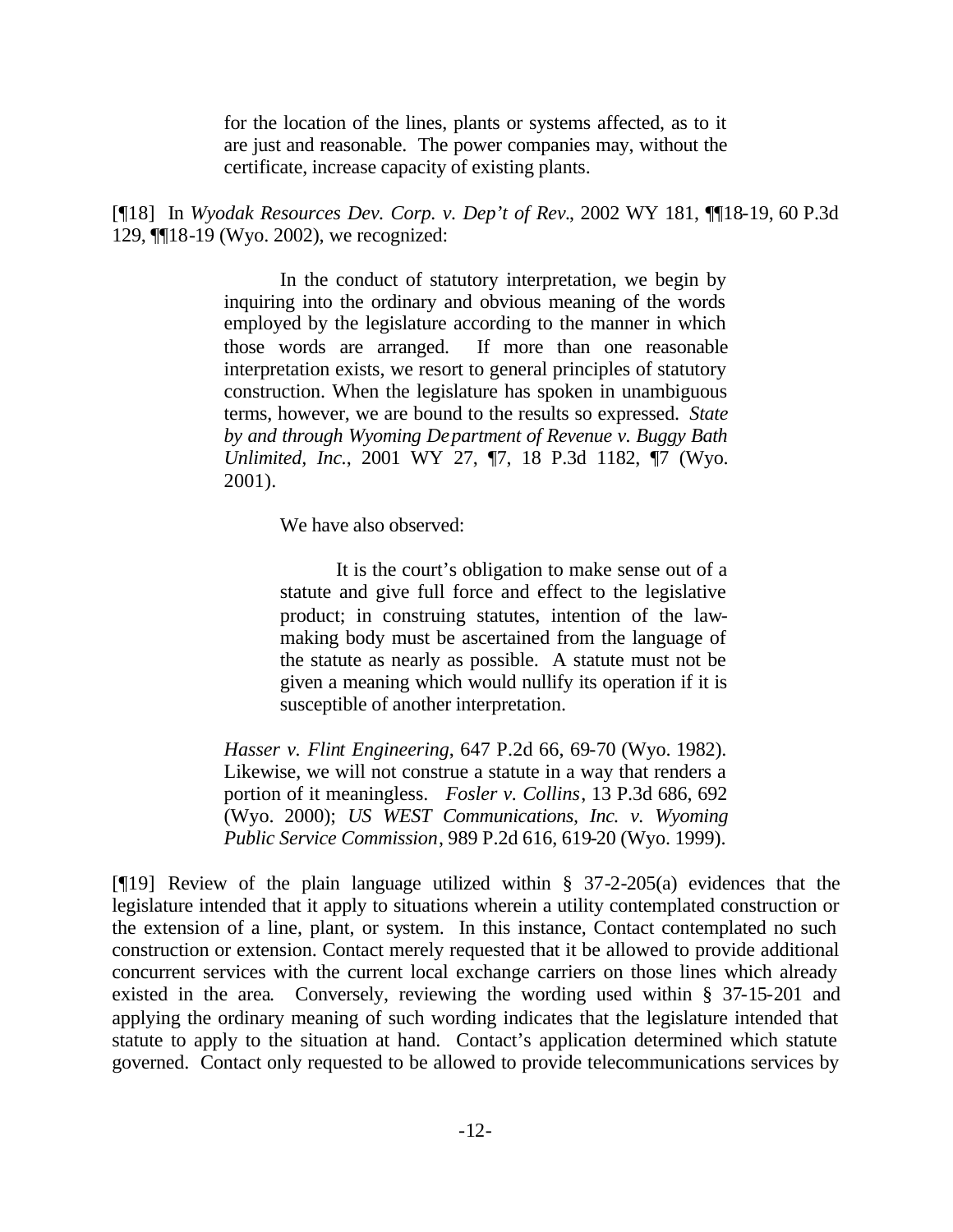resale through use of the incumbents' facilities, and it did not apply for any construction or extension related certificates.

[¶20] Moreover, this conclusion is supported by our long-established rules of law that specific statutes control over general statutes involving the same subject and that the legislature intended no part of its enactments to be inoperative, superfluous, futile, or absurd. *Board of County Comm'rs v. Exxon Mobil Corp.*, 2002 WY 151, ¶¶30 and 33, 55 P.3d 714, ¶¶30 and 33 (Wyo. 2002); *Bryant v. State ex rel. Dep't of Transp.*, 2002 WY 140, ¶14, 55 P.3d 4, ¶14 (Wyo. 2002); *Corkill v. Knowles*, 955 P.2d 438, 444 (Wyo. 1998). We further conclude that the decision of PSC to apply § 37-15-201(b) is the most reasonable under the circumstances, particularly taking into account the directives enumerated in *RT Communications, Inc. v. Fed. Communications Comm'n*, 201 F.3d 1264. Through utilization of the criteria enumerated within § 37-15-201(b), PSC treated Contact's application like it would treat an application in an area with more than thirty thousand access lines. This ensured consistent treatment and thereby explicitly complied with § 253(b) of the FTA by ensuring that Contact was not faced with an insurmountable barrier to entry. Finally, in making this determination, PSC gave the required paramount consideration to the public interest when exercising its regulatory statutory powers over public utilities, *see Sinclair Oil Corp. v. Pub. Serv. Comm'n, at*  $\phi$ , and complied with the intent of the Wyoming legislature expressly enumerated in § 37-15-102.

[¶21] In addition, petitioners complain that PSC improperly failed to follow its own administrative rules and regulations by not applying section 204 of its rules of practice and procedure. Section 204, which governs applications made under Wyo. Stat. Ann. § 37-2- 205, reads as follows:

> **Section 204. Applications for Certificates of Public Convenience and Necessity.** Any person who will become a public utility *after the construction* and operation of utility facilities shall prior to *commencing construction* file an application for a certificate of public convenience and necessity including the following information[.]

(Emphasis added.) By the same rationale utilized above with respect to § 37-2-205(a), section 204 does not govern Contact's application. Again, the application of Contact did not involve the construction of a line, plant, or system. We therefore conclude PSC applied the appropriate rules with respect to its decision. Indeed, the record reflects PSC took a very deliberate, conscientious, and systematic approach in making its determination to ensure that the specific criteria existed.

# *Substantial Evidence*

[¶22] Contemporaneous with its complaints that PSC applied an incorrect legal standard in granting the application filed by Contact, petitioners argue PSC's determination was not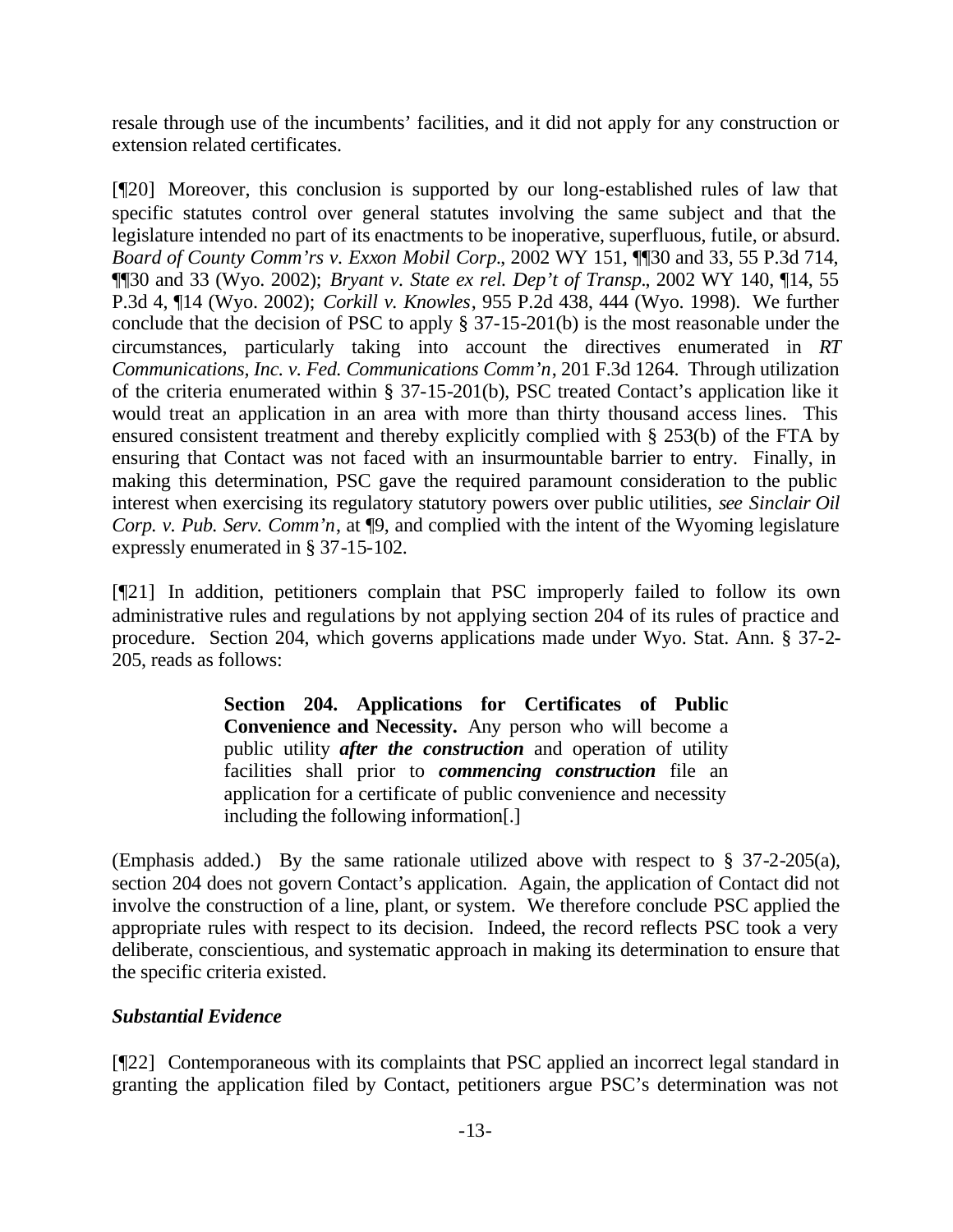supported by substantial evidence. In making its argument that insufficient evidence was presented to PSC to support its ultimate decision, petitioners complain that the financial and technical documentation filed and testimony elicited by Contact regarding these areas were inconsistent, deficient, or not credible.

[¶23] Upon review of the record, we conclude that Contact possessed sufficient managerial, financial, and technical resources to support the concurrent certificate granted by PSC. Contact presented evidence concerning its managerial resources by providing the names, background, and experience in the telecommunications industry of its president, vicepresident, and other directors. Contact's president also testified concerning the pooling of employment talent and business facilities between itself and Wyoming.com. Contact's prefiled testimony also disclosed that Contact's network was managed on a twenty-fourhour/seven-days-a-week basis through two levels of engineers and other networking means.

[¶24] Contact's financial capabilities were shown through submission of numerous financial documentation indicating sufficient equity and profitability. Contact was also able to show that it possessed an adequate line of credit. Furthermore, Contact demonstrated its knowledge of technical offerings and services required to provide telecommunications services and the capabilities of its employees to provide and monitor such services.

[¶25] We, therefore, determine PSC's findings and rulings were based on substantial evidence. Upon careful review and consideration of the entire record before us, we hold the record provides a rational basis for PSC's ultimate findings of fact and conclusions of law. As such, we hold these findings of fact and conclusions of law were not clearly contrary to the overwhelming weight of the evidence. We recognize, as we have on numerous other occasions, that we will not substitute our judgment for that of an agency when substantial evidence supports the decision rendered by the agency involved. *Sinclair Oil Corp. v. Pub. Serv. Comm'n*, at ¶38; *Elk Horn Ranch, Inc. v. Board of County Comm'rs*, 2002 WY 167, ¶13, 57 P.3d 1218, ¶13 (Wyo. 2002); *Newman v. State ex rel. Workers' Safety and Compensation Div.*, 2002 WY 91, ¶12, 49 P.3d 163, ¶12 (Wyo. 2002).

# *Ex Parte Allegations*

[¶26] Petitioners also assert that PSC improperly relied upon an ex parte communication in making its decision and, as a result, petitioners were not afforded the right to a fair hearing which constitutes manifest injustice. Particularly, petitioners allege that the ex parte communication created a bias against Contact and that this bias can be seen in PSC's response to Contact's request for rehearing.

[¶27] As indicated previously, at the conclusion of the initial hearing held in this matter, PSC orally advised the parties of its tentative decision, which included certain restrictions PSC was considering placing on Contact when granting the application. Thereafter, Contact, through its president, sent a letter to PSC expressing Contact's frustration with the tentative ruling made by PSC, most particularly the restrictions identified. This letter was carbon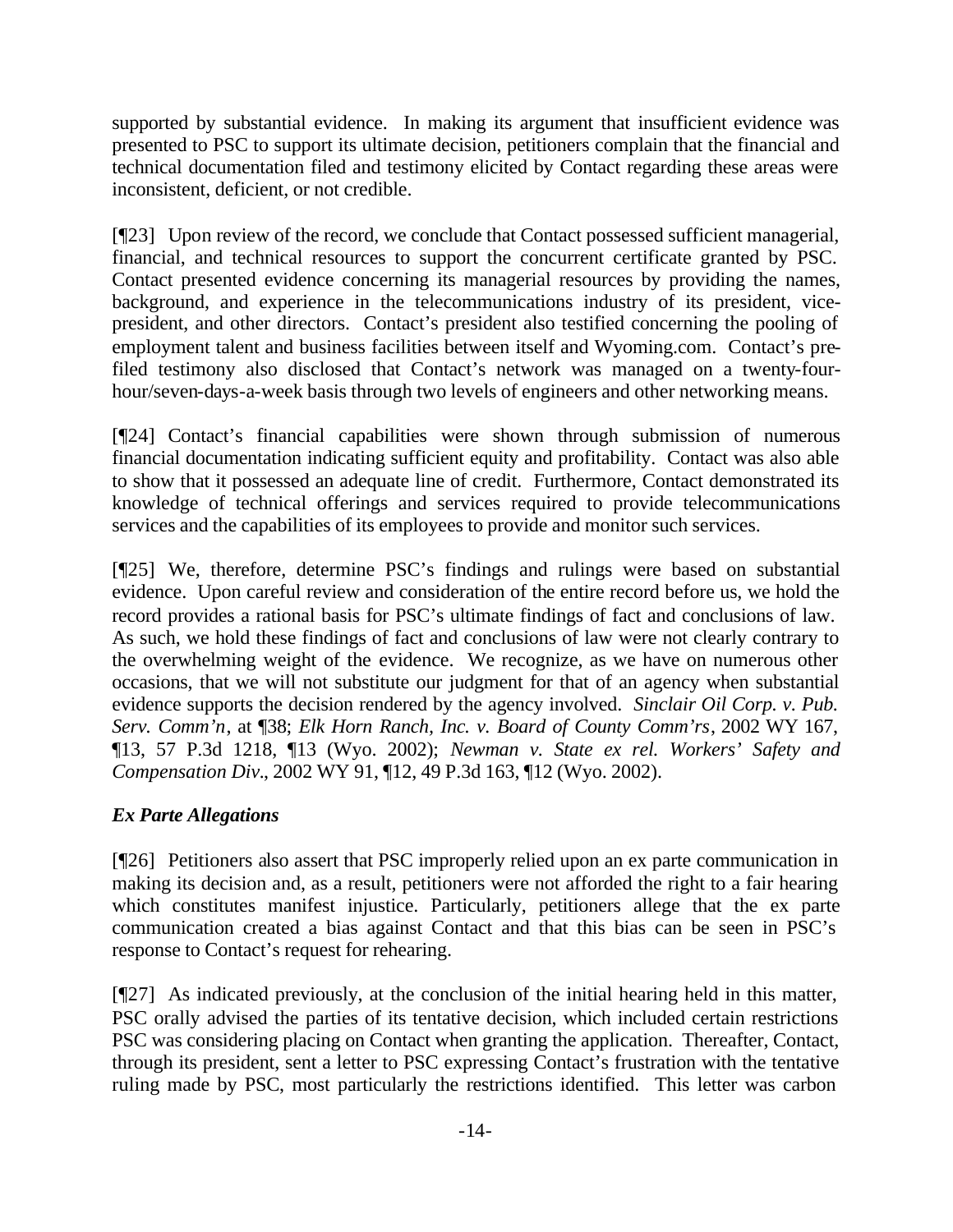copied to petitioners' attorney. Later, PSC issued its formal memorandum opinion, findings, and order approving Contact's application for a concurrent certificate of public convenience and necessity to provide local telecommunications exchange services that granted Contact's application but included the restrictions on Contact earlier verbally expressed to the parties.

[¶28] Contact then filed a petition for rehearing with PSC contesting the restrictions PSC had placed on Contact and requesting clarification regarding the geographic area. PSC granted this petition for rehearing. PSC conducted a hearing on Contact's petition for rehearing and issued its Order on Rehearing affirming its previous grant of Contact's application but removing its previously imposed restrictions.

[¶29] In *Monn v. State*, 811 P.2d 1004, 1008 (Wyo. 1991) (emphasis added), we recognized:

> A judicial proceeding is said to be "ex parte when it is taken or granted at the instance and for the benefit of one party only, and *without notice to, or contestation by, any person adversely interested.*" Black's Law Dictionary, p. 517 (5th ed. 1979). An ex parte investigation is "[a]n investigation conducted about a person who is not personally contacted or questioned." *Id.* at p. 517.

Similarly, Black's Law Dictionary, p. 597 ( $7<sup>th</sup>$  ed. 1999) (emphasis added) defines "ex parte" as:

> **ex parte,** *adv.* On or from one party only, usu. *without notice to or argument from the adverse party*.

> **ex parte,** *adj.* Done or made at the instance and for the benefit of one party only, *and without notice to, or argument by, any person adversely interested*.

[¶30] We further identified in *Seid v. Seid*, 2001 WY 137, ¶¶14-15, 36 P.3d 1167, ¶¶14-15 (Wyo. 2001):

> In *Coletti v. State*, 769 P.2d 361, 362 (Wyo. 1989), we held that merely because an ex parte contact might be censurable, it does not automatically require reversal and remand. *Also see Lund v. Lund*, 849 P.2d 731, 734-37 (Wyo. 1993). In *Coletti*, it was established that the district court had received an ex parte communication from a deputy sheriff containing information that was designed to supplement an incomplete presentence report. However, in that case we gave recognition to the rule that where a matter is tried to the court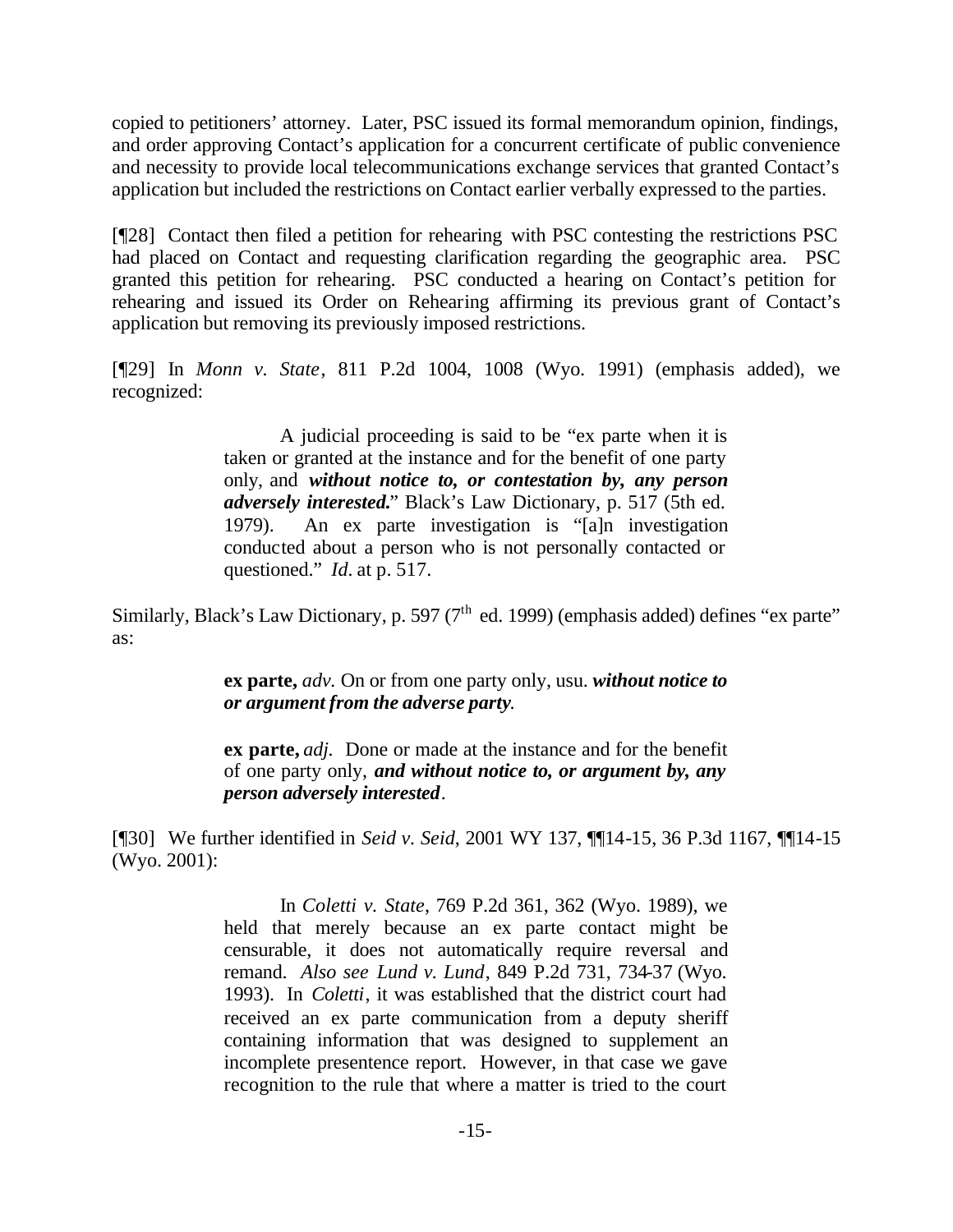sitting without a jury, as well as in a circumstance where the court is pronouncing sentence, a presumption exists that the court will not be misled or confused by what is irrelevant and is able to eliminate that which is immaterial from that which properly may be considered. *Coletti*, 769 P.2d at 363. In addition, in *Coletti* we took into account the fact that the district court categorically disavowed that any use had been made of the ex parte communication. *Id.* Here, the district court disavowed ever having seen the letter upon which this claim focuses.

In a case where a guardian ad litem had ex parte contact with a district court, and we determined that it constituted an ethical impropriety, we held that reversal of a judgment required more than simply the occurrence of the ex parte communication. *Moore v. Moore*, 809 P.2d 261, 264 (Wyo. 1991). In that case, we espoused the rule that in order to lead to the reversal of a judgment in such an instance, a manifest injustice must appear. Further, in order to evaluate the presence of a manifest injustice, we look to the totality of the circumstances.

[¶31] In this instance, Contact's letter was carbon copied to counsel for petitioners. Thus, it technically does not constitute an ex parte document. In addition, petitioners clearly responded to this letter through the filing of their Motion to Dismiss Application and Revoke Certificate. In any event, even assuming that the letter constitutes an improper ex parte communication, upon our review of the totality of circumstances, we conclude that no manifest injustice occurred.

[¶32] Initially, we recognize that PSC specifically identified that it determined this letter did not constitute a formal motion and, consequently, no formal action was taken with regard to it. Moreover, PSC in its substantive findings contained within its Order on Rehearing, stated:

> 38. At the rehearing, Contact presented the testimonies of Mr. Steve Mossbrook and Mr. Christopher Savage.

> 39. Mr. Mossbrook testified on behalf of Contact and Wyoming.com, Contact's parent company. Mr. Mossbrook's testimony on behalf of Wyoming.com addressed the issue of the [47 U.S.C.] 214(e) restrictions upon Contact's certificate and the impact they would have on the service offerings of Wyoming.com. Specifically, Mr. Mossbrook testified regarding the cost of the services that Contact could provide Wyoming.com.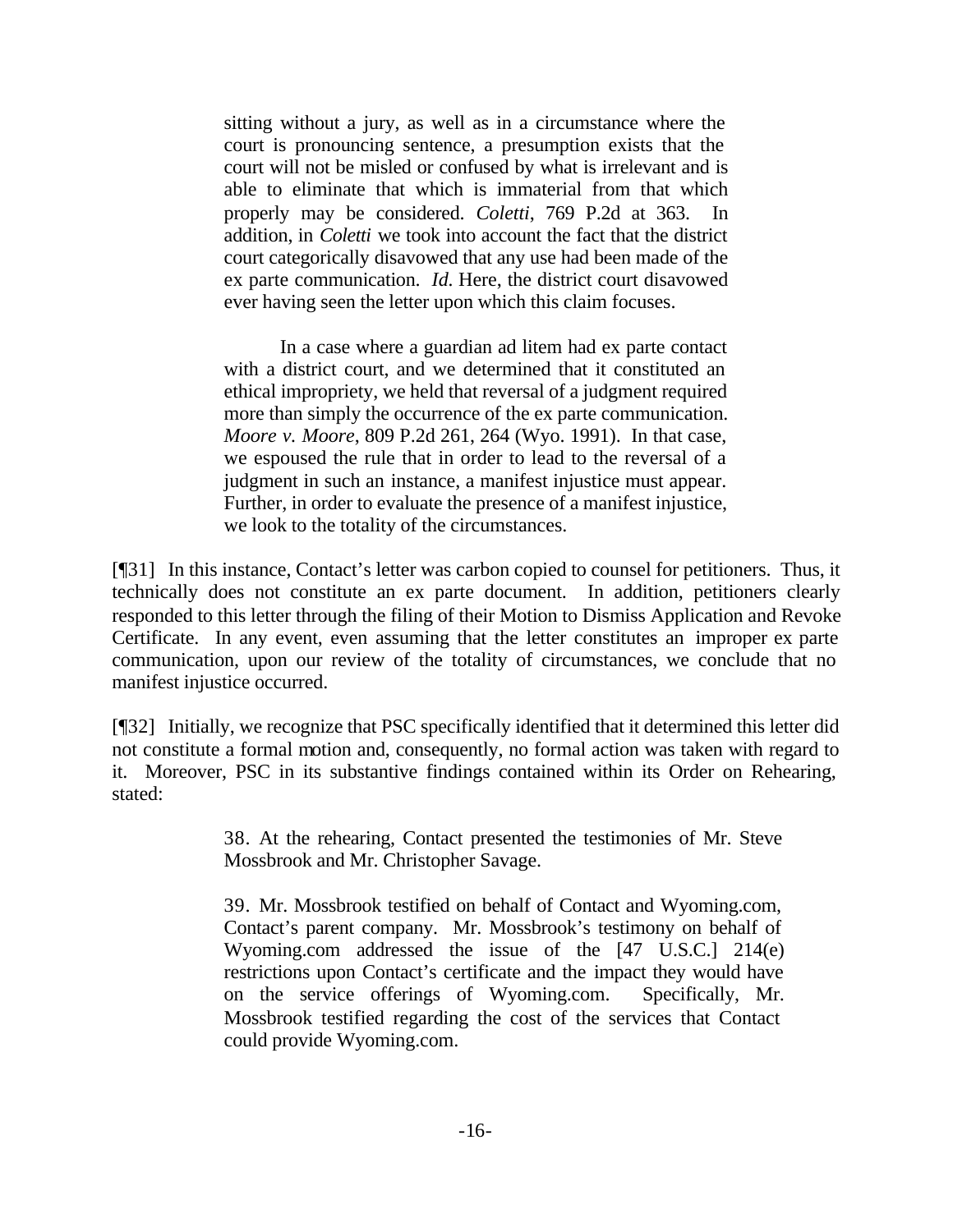40. Mr. Mossbrook next testified on behalf of Contact. Mr. Mossbrook's testimony addressed the issues of the restrictions imposed upon the concurrent certificate of public convenience and necessity through the imposition of the 47 U.S.C[.] 214(e) eligible telecommunications carrier requirements. Mr. Mossbrook testified regarding cherry picking, stating that Contact does not "elicit anything that would specify an advantage that would be greater for certain customers than others in hopes of taking them away from the ILECs [incumbent local exchange carriers] in some way".

41. Mr. Mossbrook also testified regarding the ETC [eligible telecommunications carrier] issue and the burden it placed on Contact's CLEC [competitive local exchange carrier] entry. Specifically, Mr. Mossbrook testified that achieving ETC status meant the provisioning of voice service, which would require a large investment to purchase the equipment necessary to provide voice services. He testified that this would result in Contact competing heavily against the ILECs as a means of recouping the money spent on the new equipment in an effort to meet the ETC standards. Mr. Mossbrook stated that Contact did not have any immediate plans of offering voice services and without such a requirement, the services offered by Contact in the independent territories would be limited to data services.

42. Mr. Savage's testimony addressed issues concerning the [F]ederal Telecommunications Act of 1996. Mr. Savage testified regarding the requirements of 47 U.S.C[.] Sections 214, 253, and 251, and how they interrelate. Specifically, Mr. Savage testified that if Contact were to have to meet the 214(e) requirements, it might have some difficulty meeting that requirement if an ILEC exercised its right to a temporary exemption under Sections 251 (f)(1) and 251 (f)(2).

43. Mr. Savage also testified that the protections which the Commission sought to give the [petitioners] are available through the interconnections process and are not appropriately addressed during the certificate proceedings. Mr. Savage stated that the conditions on the certificate should be removed subject to the rights that any small telephone company may have under Section 251(f) to object to particular aspects of the interconnection and competition regime. He further stated that if the Commission is committed to a regime in which there will be competing providers of universal service in rural territories, then the condition that is on the certificate needs to be modified so that it more closely corresponds to the balance of rights and obligations of both competitors and small rural telephone companies that Congress put into the statute.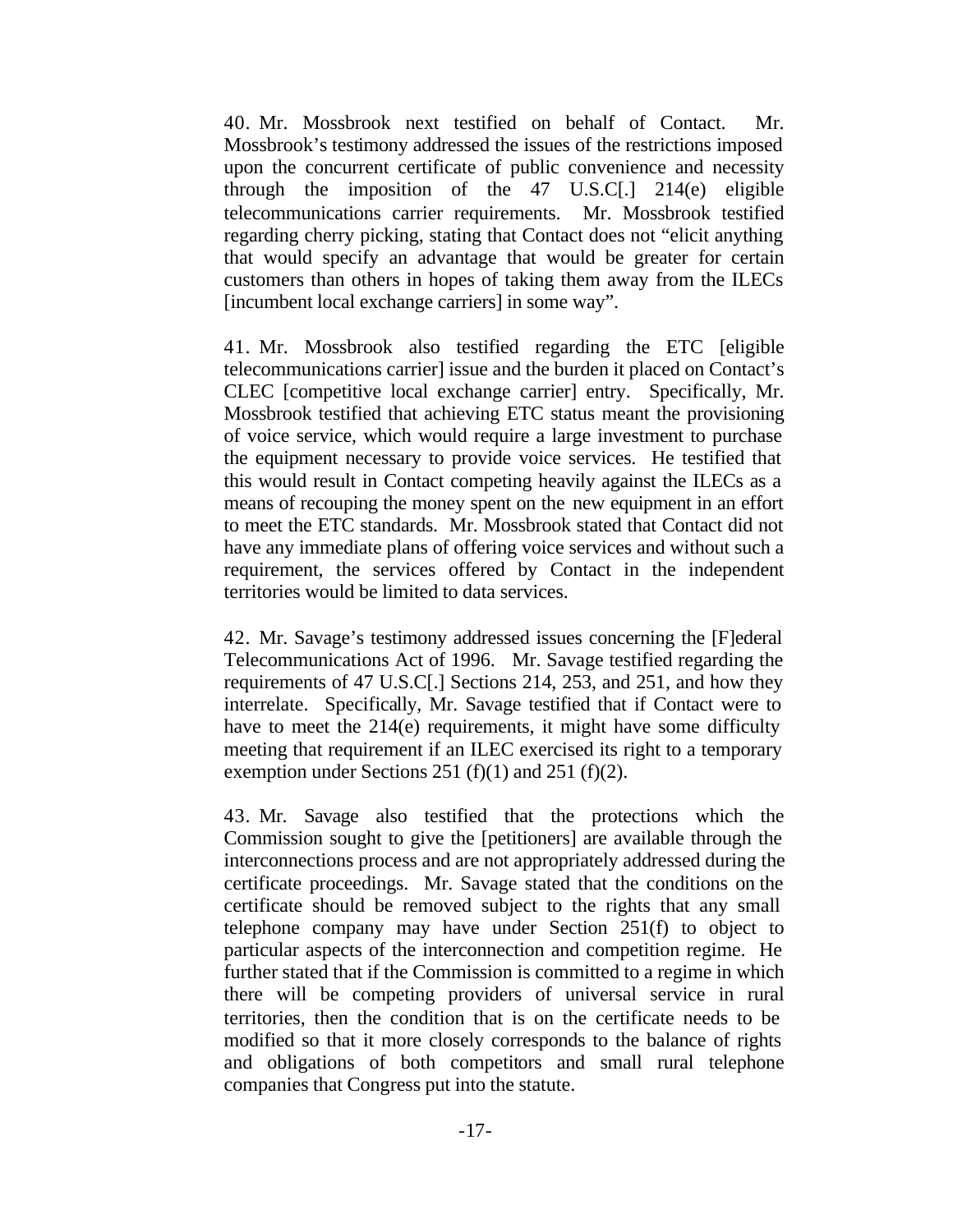(Citations omitted.) PSC then formally recited the applicable law and found that the concerns which initially led to its imposition of restrictions when granting the certificate would be adequately addressed through the interconnection process and the protections afforded by 47 U.S.C. 251(f)(1). Consequently, PSC removed the previously ordered restrictions.

[¶33] Again, upon our review of the record, we confirm the findings of fact set forth by PSC within its Order on Rehearing. Moreover, we conclude that the reasoning utilized by PSC in removing the restrictions is based on relevant evidence that a reasonable mind might accept as rational for this conclusion. Therefore, while we certainly do not condone Contact's action in sending the letter to PSC, we hold that petitioners' argument is ultimately unpersuasive.

## *Due Process Claims Upon Rehearing*

[¶34] Petitioners also complain that PSC improperly required petitioners to file contemporaneous disclosure on rehearing and then improperly refused to allow petitioners to present witness testimony at the rehearing when they failed to comply with PSC's directive.

> It is well established in Wyoming that with regard to an agency's decision on the admission or exclusion of evidence and testimony, such is left within the sound discretion of the agency. Judicial discretion is a composite of many things, among which are conclusions drawn from objective criteria; it means a sound judgment exercised with regard to what is right under the circumstances and without doing so arbitrarily or capriciously. *In re: Worker's Compensation Claim of Shryack*, 3 P.3d 850, 855 (Wyo. 2000) (quoting *Vaughn v. State*, 962 P.2d 149, 151 (Wyo. 1998)). An abuse of discretion has also been said to have occurred only when the decision shocks the conscience of the court and appears to be so unfair and inequitable that a reasonable person could not abide it. *Hall v. Hall*, 2002 WY 30, ¶12, 40 P.3d 1228, ¶12 (Wyo. 2002); *Everheart v. S & L Industrial*, 957 P.2d 847, 853 (Wyo. 1998); *Goddard v. Colonel Bozeman's Restaurant*, 914 P.2d 1233, 1238 (Wyo. 1996).

*Sinclair Oil Corp.*, 2003 WY 22, ¶41.

[¶35] As indicated previously, PSC entered an order setting rehearing and required that the parties file contemporaneous disclosure statements including the witnesses and documentary evidence they intended to offer at the rehearing by a date certain. Petitioners objected to this disclosure process, arguing that it was unfair that the disclosure be contemporaneous and argued that Contact should be required to file its disclosure first allowing petitioners to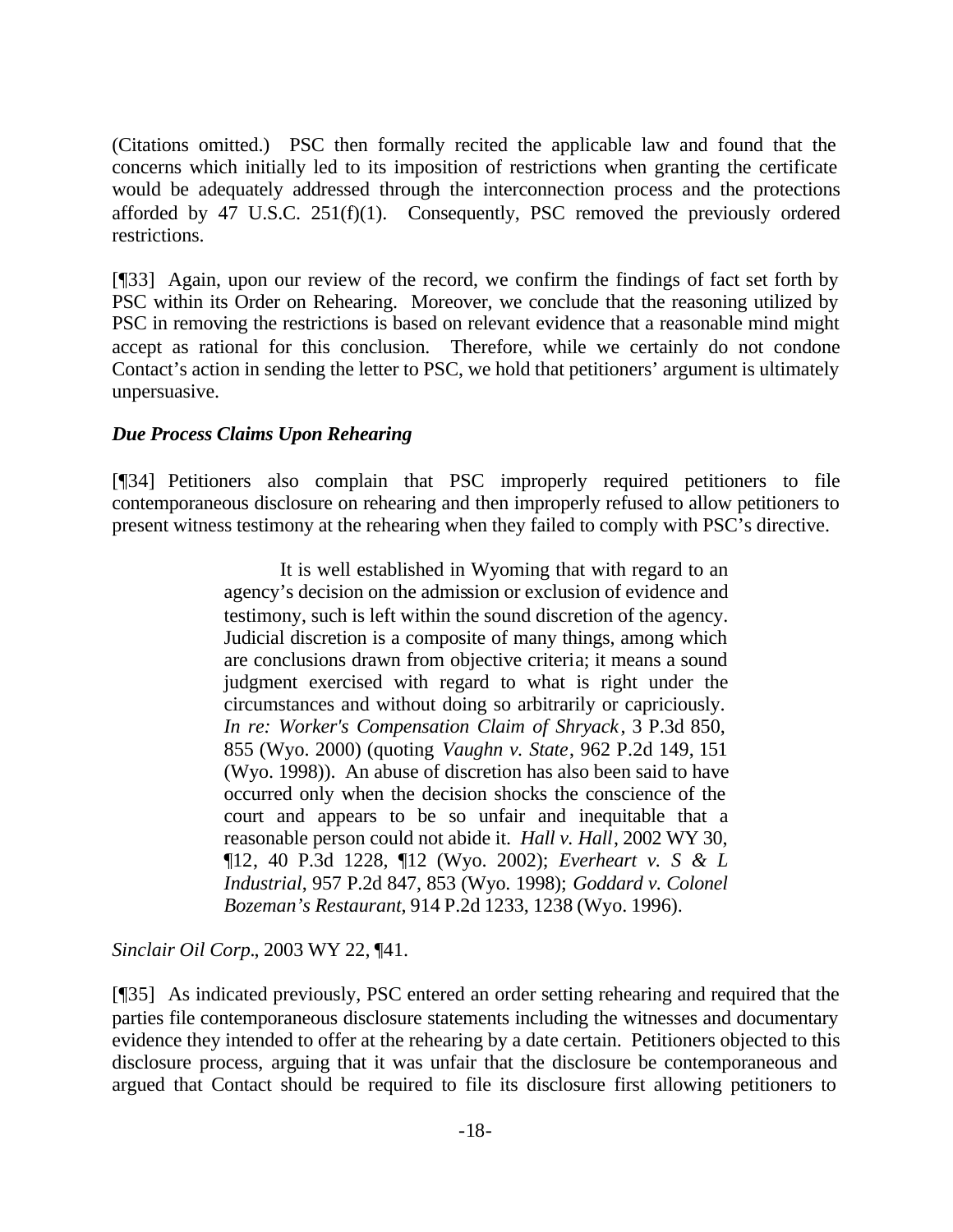review such disclosure and conduct additional discovery and then file their disclosure. PSC denied petitioners' objection. Petitioners then failed to file any disclosure as ordered by PSC, and PSC refused to allow petitioners to offer witness testimony at rehearing as a result.

[¶36] In making its determination regarding these issues, PSC detailed in its Order on Rehearing:

> 32. The [petitioners'] objection was considered, at the Commission's open meeting held on July 17, 2001. For the reasons stated below, the Commission denied the relief requested in the objection.

a. The Commission determined that throughout the course of these proceedings, the [petitioners] have consistently sought to delay final resolution of this matter. The Commission viewed the filing of the objection as merely another delay tactic.

b. Section 104(c) of the Commission's Procedural Rules and Special Regulations provides that "prefiled testimony and exhibits shall be filed by applicants, intervenors and staff in the manner and time designated by the Commission by separate order." The establishment of contemporaneous prefiling deadlines is common practice, particularly in the context of rehearings.

c. The Commission determined that the [petitioners] were not disadvantaged by the contemporaneous prefiling deadline due to the fact that the issues to be addressed, on rehearing, had been limited to issues that were originally raised by the [petitioners] in the initial hearing.

33. The Commission viewed the [petitioners'] failure to prefile testimony, or request an extension of time in which to do so, as an appropriate method by which to avoid the contemporaneous filing deadline. Consequently, the Commission believed that the appropriate sanction, for this action, was to preclude the [petitioners] from offering witness testimony at the rehearing. The Commission issued its Order Denying Relief Requested in Objection to Procedural Order on July 20, 2001.

[¶37] Petitioners' main thrust in this area is that because new issues were being addressed upon rehearing, they should have been afforded prior disclosure by Contact and an opportunity to conduct discovery before having to make their own disclosure. Thus, they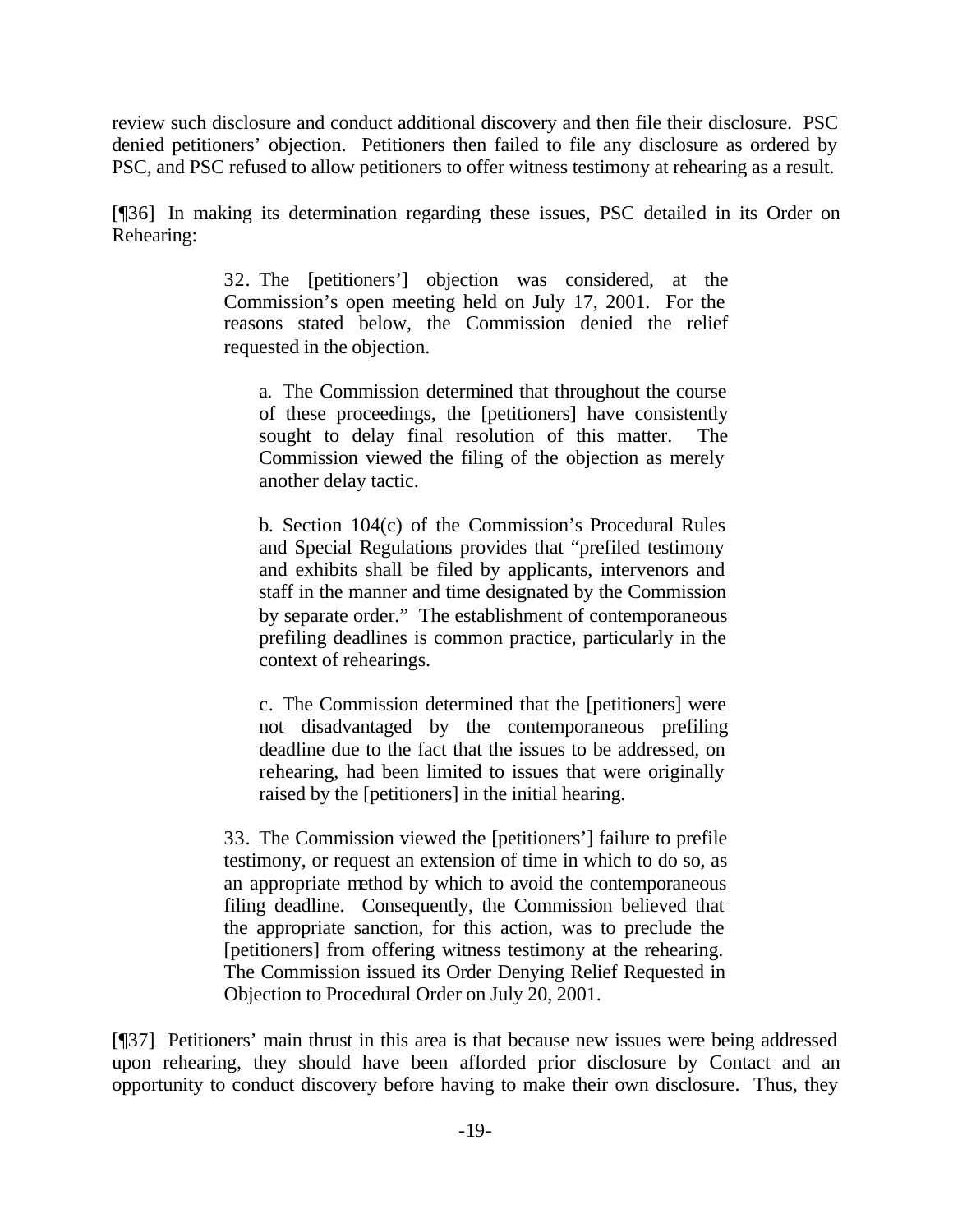assert that they were denied due process given PSC's decisions. However, our review of the record indicates that PSC did limit the issues to be addressed on rehearing to the restrictions imposed by 47 U.S.C. 214(e) eligible telecommunications carrier requirements, and such issues were addressed by petitioners at the initial hearing. Therefore, we fail to see how petitioners were prejudiced by PSC's ruling. In addition, although we cannot comment concerning the alleged delay by petitioners, as the entire record on appeal has not been designated before us, the record does reflect that Contact's amended application was filed on March 24, 2000, and that substantial time had elapsed since that time. Finally, petitioners were given more than adequate notice of the disclosure deadline but chose not to comply or file any other appropriate motion further addressing such issues. Accordingly, we conclude that PSC's rulings may not be characterized as an abuse of discretion because such decisions do not shock the conscience of this court and do not appear to be so unfair and inequitable that petitioners could not have reasonably followed PSC's directives.

[¶38] Additionally, petitioners allege that it was improper for PSC to take judicial notice of certain non-cognizable facts and that each of these actions by PSC violated petitioners' due process rights. Petitioners argue that they were not given appropriate notice that PSC was going to take judicial notice of certain facts in violation of Wyo. Stat. Ann. §§ 16-3-107(r) and 16-3-108(d) of the Wyoming Administrative Procedure Act. Hence, petitioners assert that PSC erred by indicating in paragraph 38 of its May 2, 2001 order that its ultimate finding that Contact had sufficient technical, financial and managerial resources to warrant issuance of a concurrent certificate was supported by findings made in an unrelated case.<sup>1</sup>

[¶39] Wyo. Stat. Ann. §§ 16-3-107(r) does require that findings of fact shall be based exclusively on the evidence and matters officially noticed. Wyo. Stat. Ann. § 16-3-108(d) details the manner in which parties must be notified if an administrative body takes judicial notice of cognizable facts. However, under long-standing precedent, this court has also clearly established it will not consider those issues on appeal not previously raised. *State v. Campbell County Sch. Dist.*, 2001 WY 90, ¶35, 32 P.3d 325, ¶35 (Wyo. 2001); *Cooper v. Town of Pinedale*, 1 P.3d 1197, 1208 (Wyo. 2000); R.O. *Corp. v. John H. Bell Iron Mountain Ranch Co.*, 781 P.2d 910, 913 (Wyo. 1989). Petitioners failed to make such an argument to PSC, although they certainly had an opportunity to do so.

[¶40] Moreover, even if PSC's actions are deemed to be improper, we find them to constitute harmless error. Our review of the record discloses that sufficient evidence existed for PSC to conclude that Contact had sufficient technical, financial, and managerial resources to warrant issuance of a concurrent certificate above and beyond those facts judicially noticed by PSC.

l

<sup>&</sup>lt;sup>1</sup> In this order, PSC noted that Contact had previously shown that it possessed a level of technical, financial, and managerial resources that was sufficient to warrant the granting of a concurrent certificate of public convenience and necessity in an area with more than thirty thousand access lines in Wyoming in another matter and that Contact's technical, financial, and managerial resources met or exceeded those of other companies who were previously granted such a certificate.